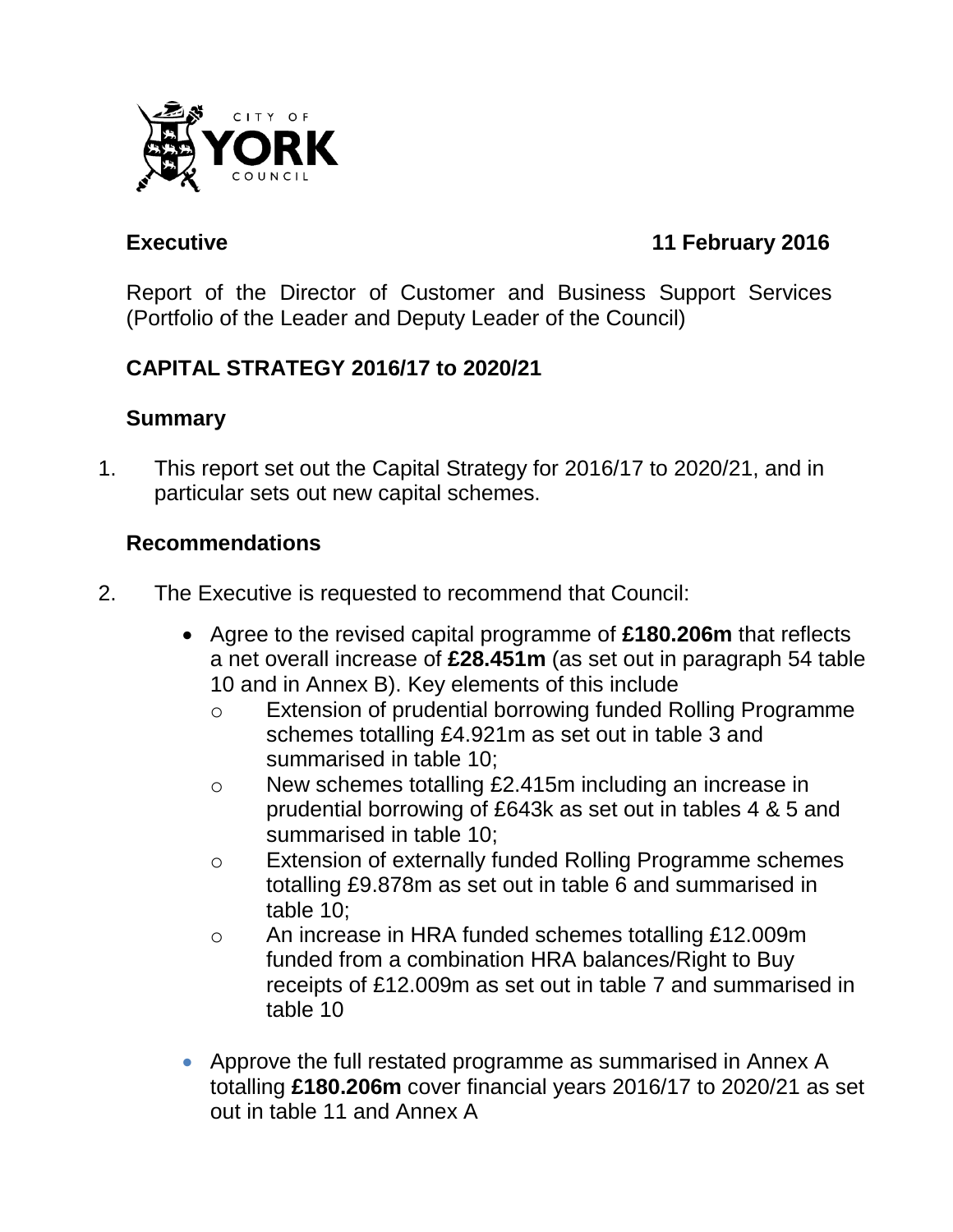Members are also asked to approve the appropriation of the Housing Revenue Account shops into the General Fund as set out at paragraph 50

Reason: To set a balanced capital programme as required by the Local Government Act 2003

#### **Background**

3. The current 2015/16 –2019/20 capital programme was approved by Council on 26 February 2015. Since then a number of amendments have taken place as reported to the Executive up to and including the 2015/16 Capital Monitor 3 report also on this agenda. The changes made as a result of the above reports have resulted in a current approved capital programme for 2015/16 – 2019/20 of £203.293m, financed by £110.168m of external funding and Council controlled resources of £93.125m. Table 1 illustrates the current approved capital programme profile from 2015/16 – 2019/20 as of capital monitor 3 2015/16.

|                                        | 2015/16 |        | 2016/17   2017/18 | 2018/19 | 2019/20 | <b>Total</b> |
|----------------------------------------|---------|--------|-------------------|---------|---------|--------------|
|                                        | £m      | £m     | £m                | £m      | £m      | £m           |
| <b>Gross Capital</b><br>Programme      | 51.538  | 73.935 | 33.552            | 22.717  | 21.551  | 203.293      |
| Funded by:                             |         |        |                   |         |         |              |
| <b>External Funding</b>                | 27.227  | 29.694 | 24.344            | 15.373  | 13.530  | 110.168      |
| Council Controlled<br><b>Resources</b> | 24.311  | 44.241 | 9.208             | 7.344   | 8.021   | 93.125       |
| <b>Total</b><br><b>Funding</b>         | 51.538  | 73.935 | 33.552            | 22.717  | 21.551  | 203.293      |

*Table 1 – Capital Programme Funding and Receipts Position*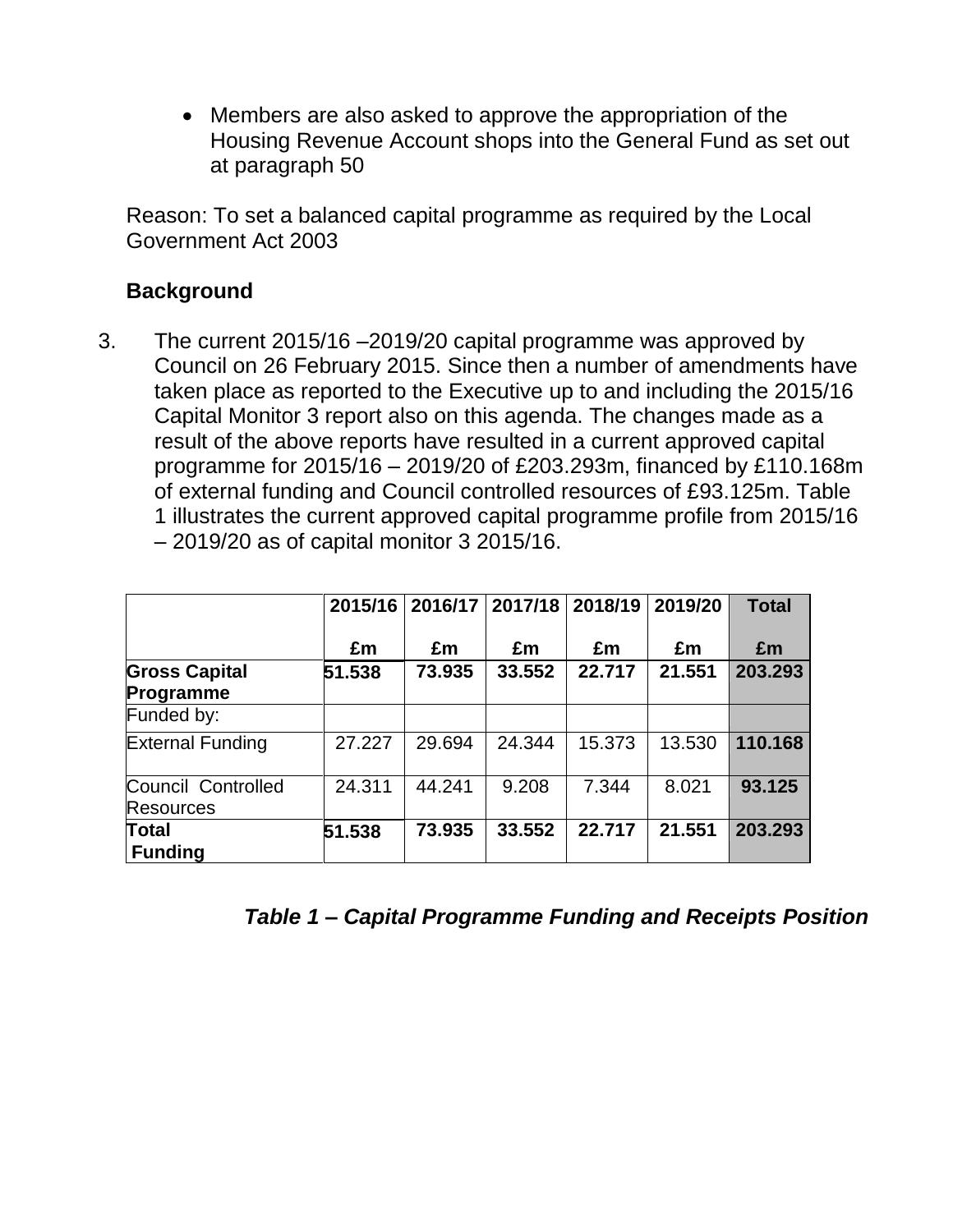# **Funding Position of approved 2015/16 – 2019/20 programme**

4. The current economic environment continues to place pressure on the funding of the programme over the 5 year cycle based on current projections. The capital programme continues to place reliance on the achievement of a small number of high value asset disposals which have been affected by the economic downturn, although overall the level of receipts does support the expenditure.

## **Options**

5. This report sets out the new capital investment requests for the 5 year period covering 2016/17 to 2020/21. Members can consider the requests to make additions and amendments to the existing capital programme and choose to approve or reject the proposals contained within the report. Members can choose to approve or reject the recommendations made to Council as a result of the amendments contained in this report. It should be noted that it is a statutory requirement for the Council to set a capital budget for the forthcoming year (2016/17) per Local Government Act 2003 (revised).

## **Summary of Proposed Capital Investment**

- 6. The Capital Resource Allocation (CRAM) process invited bids from the departments asking to submit requests for the Councils main capital priorities. Of the 32 requests going forward 18 are asking for direct Council funding, this is comprised of 14 requests for extensions to existing rolling programme schemes and 6 requests for new schemes.
- 7. In total, requests of **£29.223m** have been made that would increase the existing 16/17 – 20/21 Capital Programme by **£28.451m**.The requests totalling **£29.223m** are comprised as follows:
	- General Fund schemes requiring financing by Council borrowing **£5.564m** (of which **£770k** is self financing)
	- General Fund Schemes funded by the use of previously unallocated balances of **£772k**
	- General Fund schemes self financed of **£1.000m**
	- General Fund Schemes financed entirely by external funds **£9.878m** (**£9.878m** Government grant)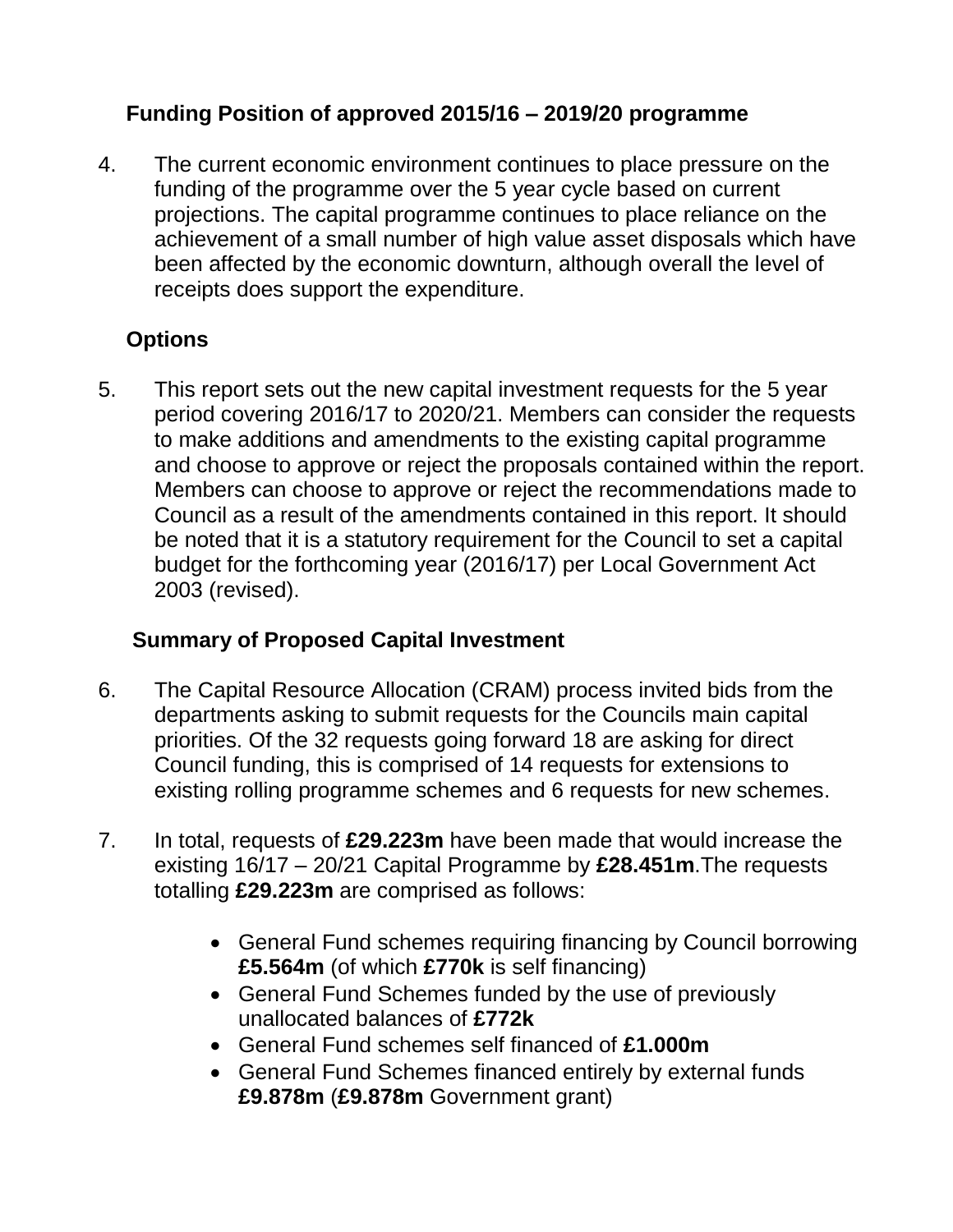### • Housing Revenue Account schemes financed by HRA funds **£12.009m** (**£12.009m** HRA funds)

8. As detailed in paragraph 53, previously unallocated balances of £772k as referenced in the Capital Monitor 3 report on this Agenda have been taken as a saving to assist in funding new schemes in 16/17. Therefore of the total new schemes of £29.223m, the net increase to the capital programme is reduced to £28.451m, due to the use of the balances reducing the additional borrowing consequences of the new proposals.

## **Key scheme proposals**

9. The table below summarises the key proposals that result in a new increase of **£29.223m** by type. Further details of the individual schemes can be found later in the report at the following references:

| <b>Type</b>                                                                     | Total<br><b>Value</b> | <b>Further Details</b> |
|---------------------------------------------------------------------------------|-----------------------|------------------------|
|                                                                                 | £000                  |                        |
| <b>Rolling Programme - Prudentially</b><br><b>Borrowed</b>                      | 4.921                 | Table 3                |
| <b>New Schemes - Prudentially Borrowed</b>                                      | 0.643                 | Table 4                |
| <b>New Schemes – Self Financing</b>                                             | 1.000                 | Table 5                |
| <b>Existing Schemes – Externally Funded</b>                                     | 9.878                 | Table 6                |
| <b>Housing Revenue Account (HRA)</b><br><b>Schemes - Funded by HRA balances</b> | 12.009                | Table 7                |
| <b>Total Increase in Capital Programme</b>                                      | 28.451                |                        |
| <b>New Schemes – Funded by use of</b><br>previously unallocated balances        | 0.772                 | Table 4                |
| <b>Total of New Proposals</b>                                                   | 29.223                |                        |

*Table 2 – Summary of New Proposals and Increase in Capital Programme*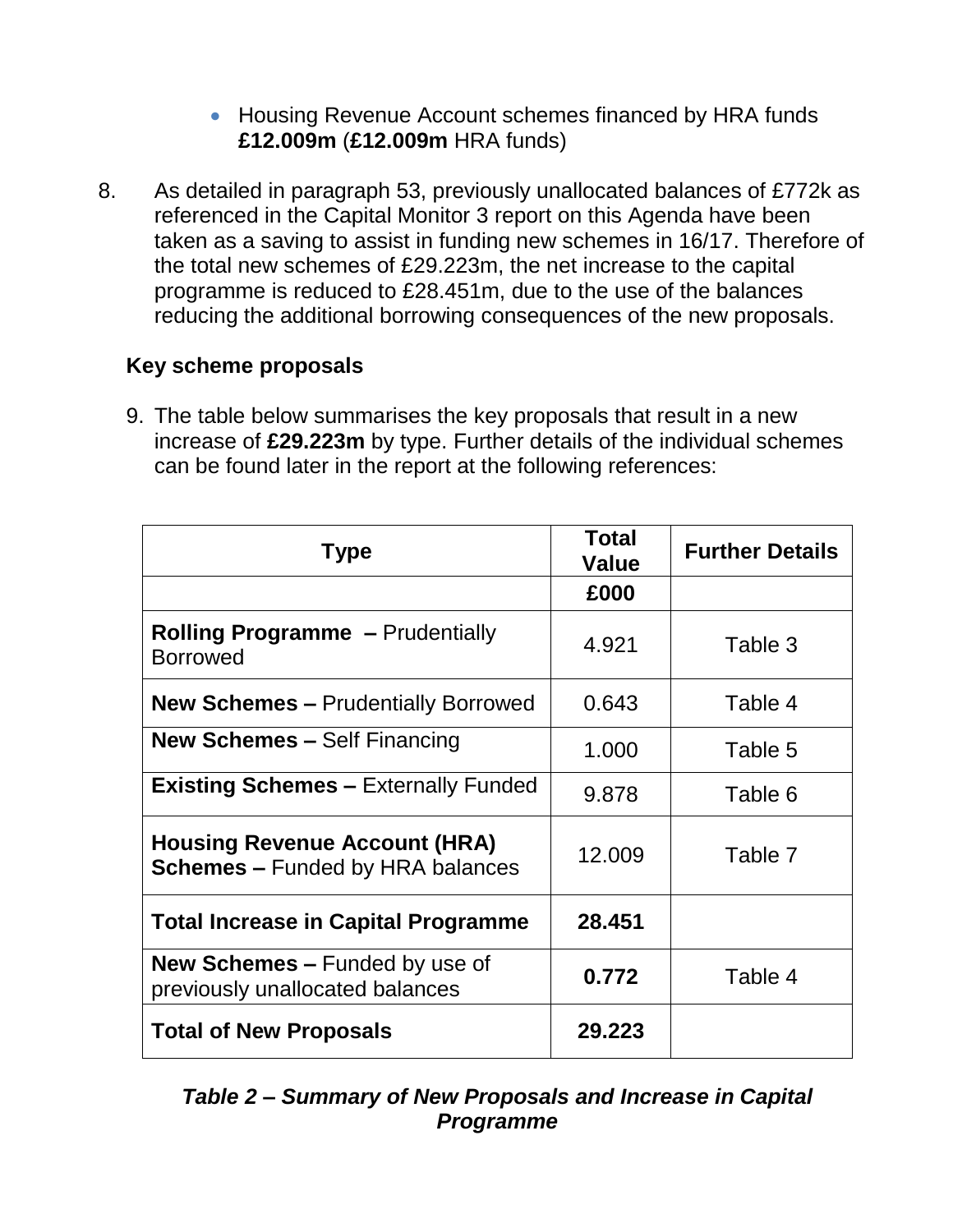10. Overall this report proposes new capital schemes totalling **£29.223m** which result in a net increase to the Capital Programme of **£28.451m**. Details of all schemes can be seen in the accompanying annex that sets out the purpose of each scheme and is summarised on table 10.

#### **Detailed Consideration of Proposed Investment, and Financial Implications**

### **Rolling Programme Schemes – Prudential Borrowing**

11. The 2015/16 – 2019/20 capital programme contained a number of rolling programme schemes that require funding on an ongoing basis. This report extends the rolling capital programme to 2020/21 and also requests have been received to increase the level of currently approved rolling programme schemes by adding additional years across a number of financial years, these schemes are set out in the table below:

| <b>Scheme Type / Description</b>                                                 | <b>Total Value</b> | <b>Financial Year</b> |
|----------------------------------------------------------------------------------|--------------------|-----------------------|
|                                                                                  | £000               |                       |
| <b>Capital Contingency</b>                                                       | 250                | 16/17                 |
| <b>Concrete Street Lighting</b><br><b>Column Replacement</b><br><b>Programme</b> | 330                | 16/17                 |
| <b>Bridge Maintenance</b>                                                        | 200                | 20/21                 |
| <b>LED Lighting Replacement</b>                                                  | 416                | 16/17                 |
| <b>City Walls Rolling Repairs</b>                                                | 350                | 16/17 & 20/21         |
| Highways Drainage Works                                                          | 200                | 20/21                 |
| <b>Highways Resurfacing &amp;</b><br><b>Reconstruction</b>                       | 750                | 20/21                 |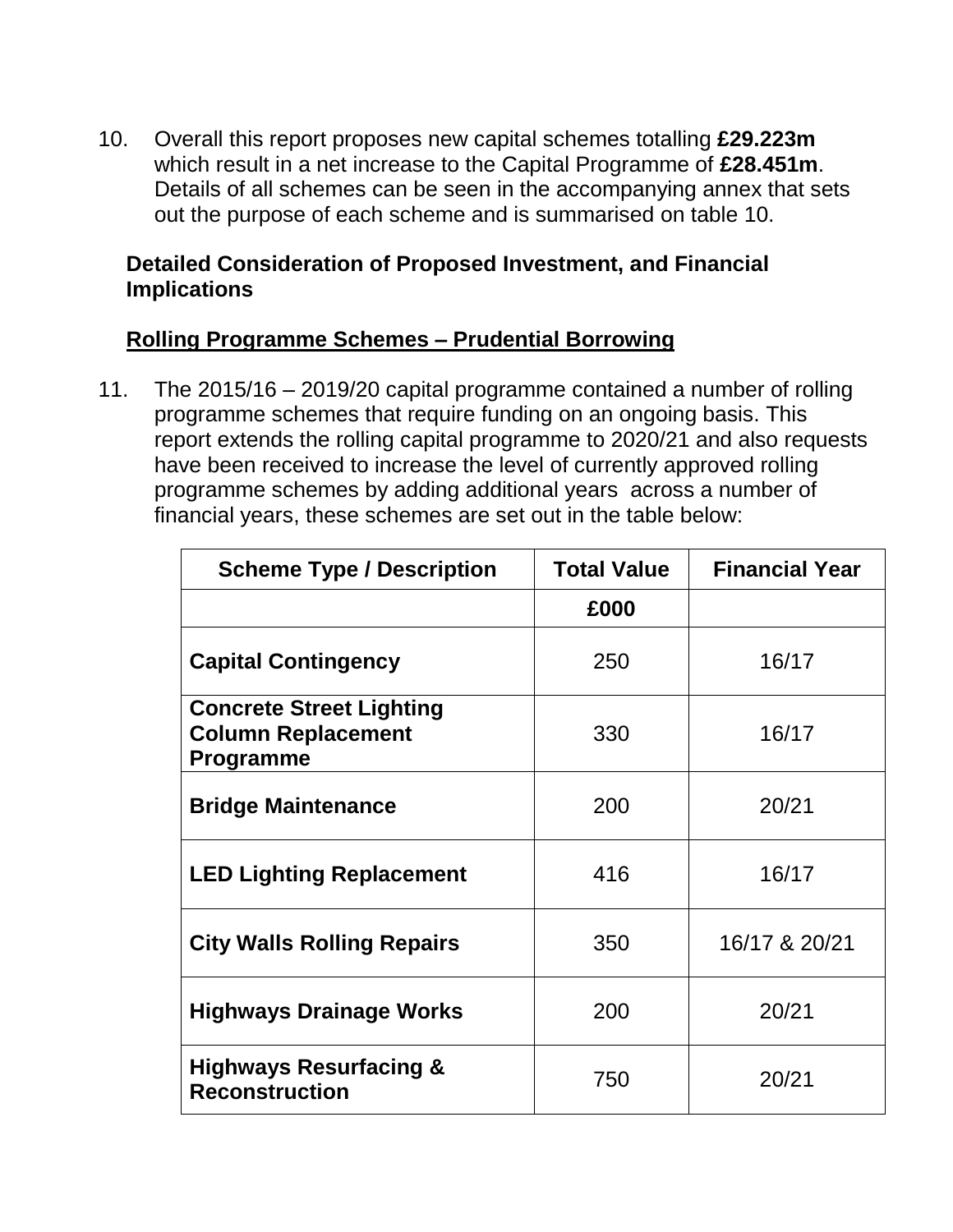| <b>Disabled Facilities Grant</b>                          | 475   | 20/21 |
|-----------------------------------------------------------|-------|-------|
| <b>Disability Support Budget</b>                          | 210   | 20/21 |
| <b>Major Equipment for Disabled</b><br><b>Customers</b>   | 105   | 20/21 |
| <b>Telecare Equipment</b>                                 | 250   | 20/21 |
| <b>Asset Maintenance &amp; Critical</b><br><b>Repairs</b> | 200   | 20/21 |
| <b>IT Development Plan</b>                                | 1,085 | 20/21 |
| <b>Project Support Fund</b>                               | 100   | 20/21 |
| <b>Total Rolling Programme</b><br><b>Schemes</b>          | 4,921 |       |

### *Table 3 – Summary of Rolling Programme Bids Requesting Prudential Borrowing Funding*

- 12. All of the £4.921m of rolling programme schemes will require revenue growth to fund (to support the prudential borrowing), the revenue implications are contained in the Financial Strategy 16/17 – 21/22 report on this agenda.
- 13. An overview of each scheme being proposed is set out in the following paragraphs:
- 14. **Capital Contingency (£250k 16/17)** The continuation of a prudent single year capital contingency to address any unexpected capital pressures in year.
- 15. **Concrete Street Lighting Column Replacement Programme (£330k 16/17) -** Funding to upgrade the City of York street lighting concrete column stock to tubular steel street lighting columns. There are currently approximately 6,000 concrete columns which will require replacing over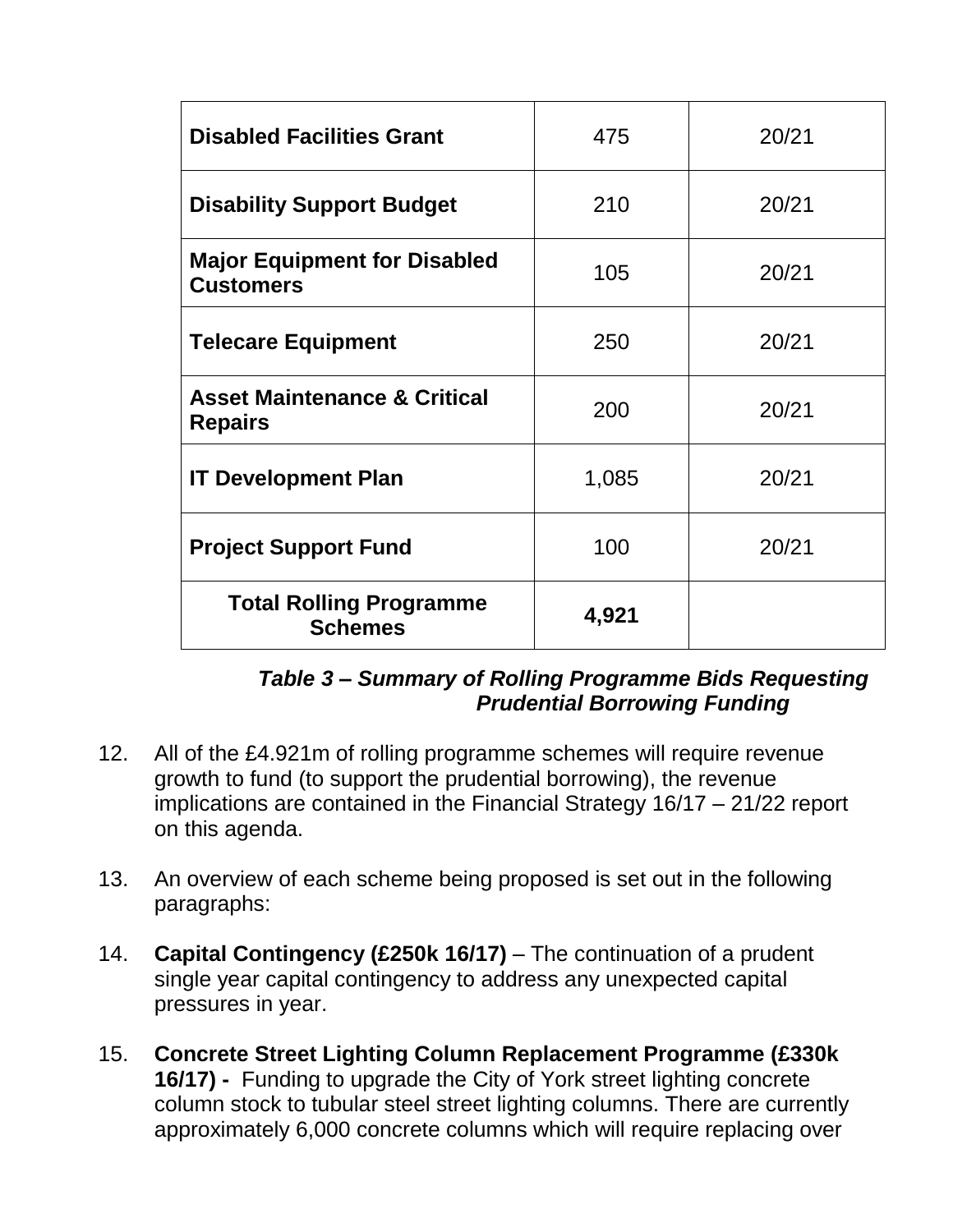the following years. This funding will allow for the replacement of approximately 330 columns.

- 16. **Bridge Maintenance (£200k 20/21)** To allow the continuation of the programme of maintenance to maintain the structures in a serviceable and safe condition.
- 17. **Carbon Reduction in Street Lighting (£416k 16/17) –** To continue the investment in the LED street lighting replacement programme.
- 18. **City Walls Rolling Repair Programme (£260k 16/17 & £90k 20/21)** Ensuring that continuing essential repairs and restoration are undertaken on York City Walls.
- 19. **Highways Drainage Works (£200k 20/21)**  to continue funding the restoration of the Council's drainage infrastructure supporting the findings of the Surface Water Management Plan. This funding reflects the amount of work that can realistically be done using the available resources within the council where there is extensive local knowledge.
- 20. **Highways R&R (£750k 20/21)**  The continuation of the programme for the resurfacing and reconstruction of the City's roads and footways established to maintain the asset in the best condition possible with the anticipated level of capital available.
- 21. **Disabled Facilities Grant (£475k 20/21)** To allow payment of mandatory disabled facilities grants (DFGs) in line with statutory requirements (The Housing Grants, Regeneration and Construction Act 1996). The funding enables older and disabled persons to remain safely in their home and maximises their independence.
- 22. **Disability Support Budget (£210k 20/21)** To continue to provide discretionary assistance for disabled customers who need financial help. The assistance (loans and grants) given helps disabled people and parents with disabled children to adapt their homes to continue living there and maintain their independence.
- 23. **Major Equipment for Disabled Customers (£105k 20/21)** Allows the continuation of the funding for specialist equipment to stock the loans store. The equipment will be purchased by the new Be Independent but CYC will retain ownership of the assets.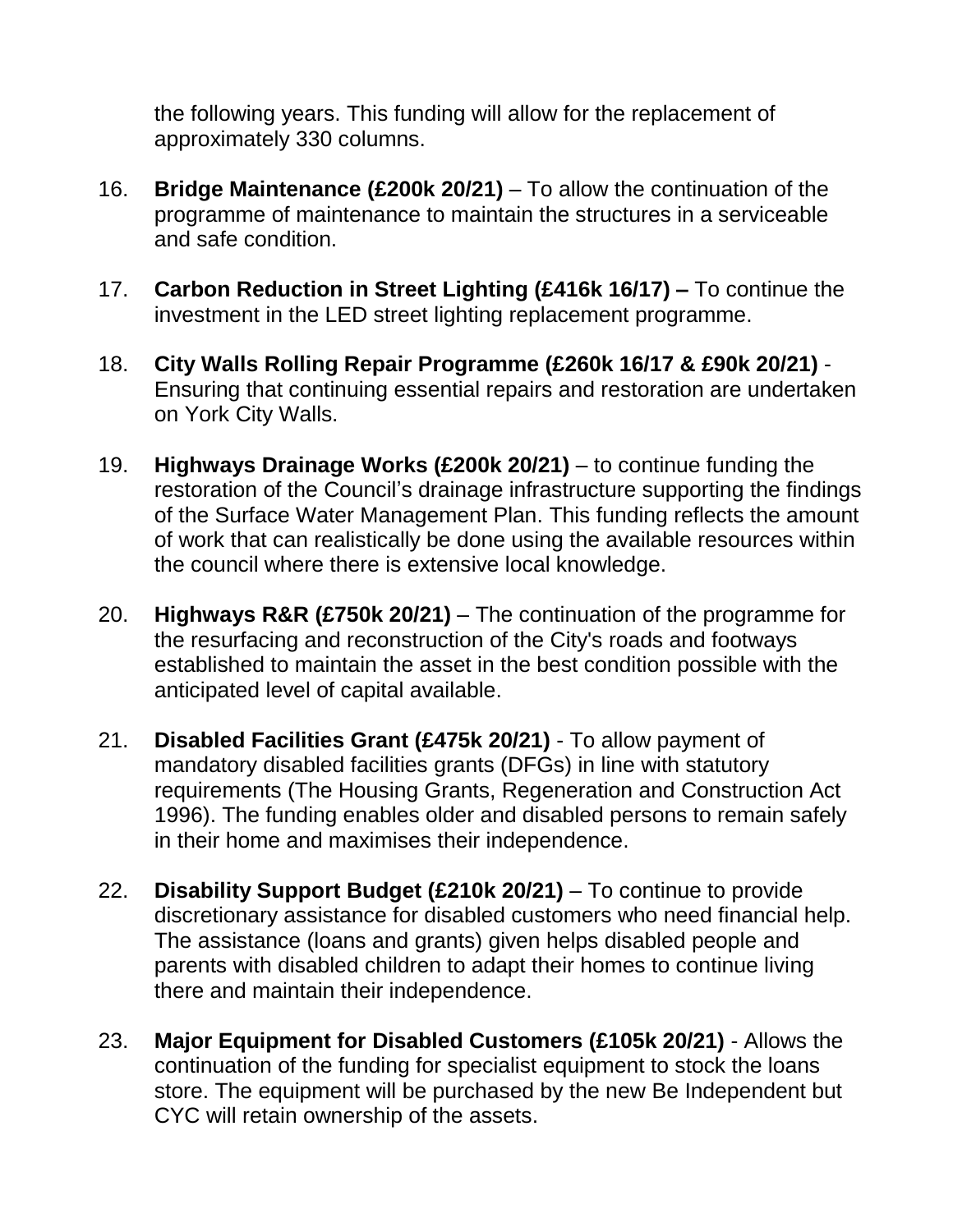- 24. **Telecare Equipment (£250k 20/21)** Allowing the continuation of the installation of sensors in vulnerable customers homes to deal with specific assessed risks. The equipment will be purchased by the new Be Independent but CYC will retain ownership of the assets.
- 25. **Asset Maintenance & Critical Repairs (£200k 20/21)**  Extension of the £200k rolling programme scheme of works. The fund is not sufficient to deal with the entire repairs backlog but is intentioned to be directed to specific buildings that warrant investment on a business case consideration basis and that the Council will look to retain in the long term.
- 26. **IT Development Plan (£1.085m 20/21)** The continuation of the rolling programme IT development plan for an additional year. The funding will support a strong and coordinated approach to the change programme and the fundamental review and redesign of processes and systems to ensure that its services meet the needs of its customers.
- 27. The programme will continue to personalise the customer experience, support the transformation programme, customer strategy and enable the delivery of the council services into homes and businesses for the convenience of customers.
- 28. **Project Support Fund (£100k 20/21) –** The continuation of the capacity to allow professional advice to be provided to support the successful delivery of bringing new assets into operation.

## **New Schemes – Prudential Borrowing**

29. As part of this year's capital budget process a number of bids have been received that require discretionary prudential borrowing. These are set out in **table 4** below. A previously unallocated balance of £772k will be taken as a saving to assist in funding the costs of these new schemes as detailed in paragraph 51, therefore the extent of the associated borrowing consequences of these schemes is reduced to £643k.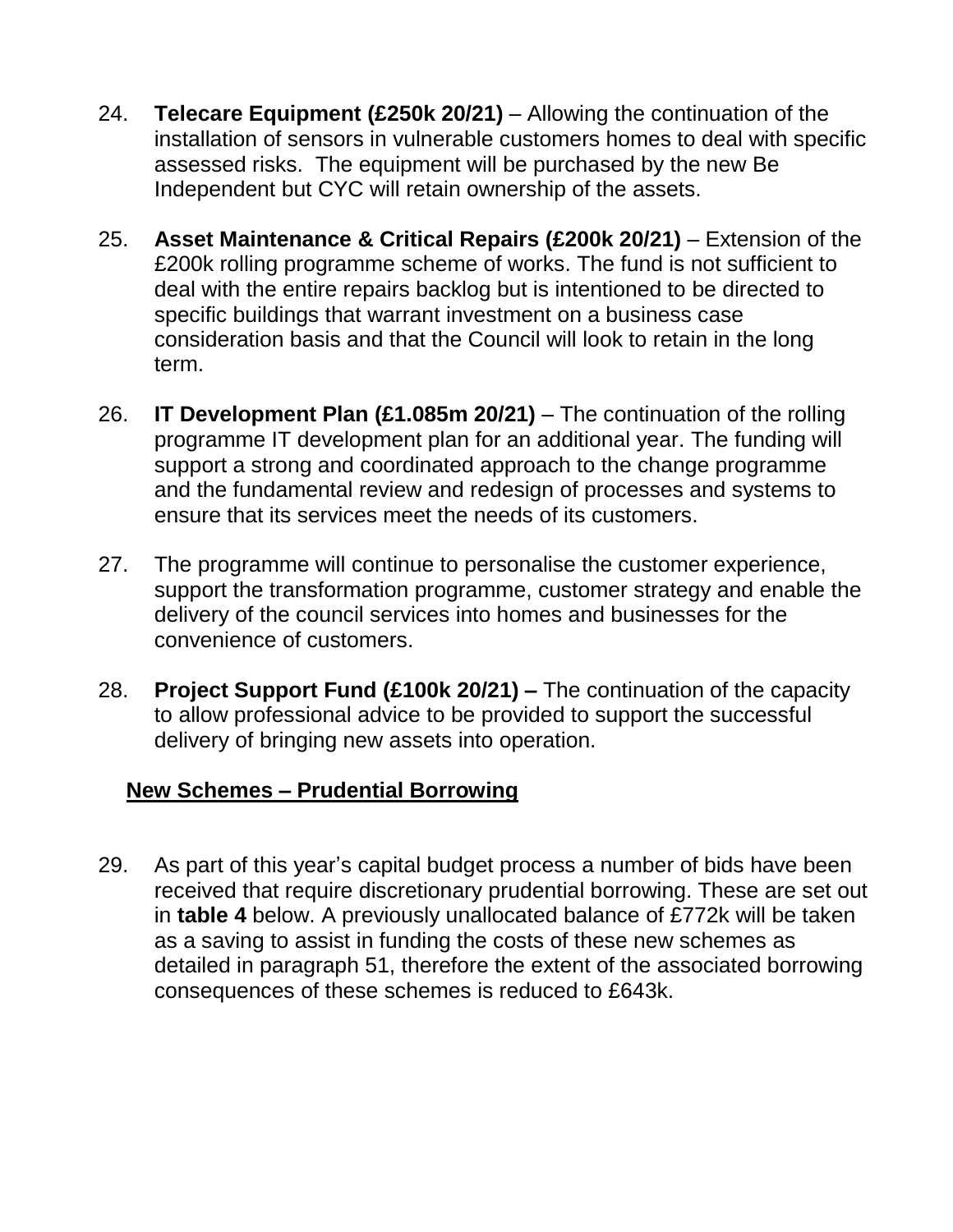| <b>Scheme Type / Description</b>                                                                                                | <b>Total Value</b> | <b>Financial</b><br>Year |
|---------------------------------------------------------------------------------------------------------------------------------|--------------------|--------------------------|
|                                                                                                                                 | £000               |                          |
| <b>City Fibre Network</b>                                                                                                       | 150                | $16/17 -$<br>18/19       |
| <b>Piccadilly Regeneration</b>                                                                                                  | 180                | 16/17                    |
| <b>Investment in Community Based</b><br><b>Premises to deliver Children's Services</b><br><b>New Early Help Operating Model</b> | 265                | 16/17                    |
| <b>Theatre Royal</b>                                                                                                            | 770                | 16/17                    |
| <b>Low Carbon and Solar Panels</b><br><b>Investment</b>                                                                         | 50                 | 16/17                    |
| <b>Total New Schemes</b>                                                                                                        | 1,415              |                          |
| Use of previously unallocated balances                                                                                          | (772)              | 16/17                    |
| <b>New Bids Requiring Prudential</b><br><b>Borrowing</b>                                                                        | 643                |                          |

*Table 4 – Summary of New Bids Requesting Prudential Borrowing Funding* 

- 30. An overview of each new scheme being proposed is set out in the following paragraphs:
- 31. **City Fibre Network (£150k total, 50k each year 16/17 – 18/19)** As part of the City wide roll out of the Dark Fibre Network the contractor undertaking the work is ensuring that the footpath assets are restored to their current condition. In a number of cases the council is requesting that the assets are improved as they are close to the end of their life however not yet in the council's upgrade programme. In these cases the council is required to fund the material cost of the upgraded assets and the City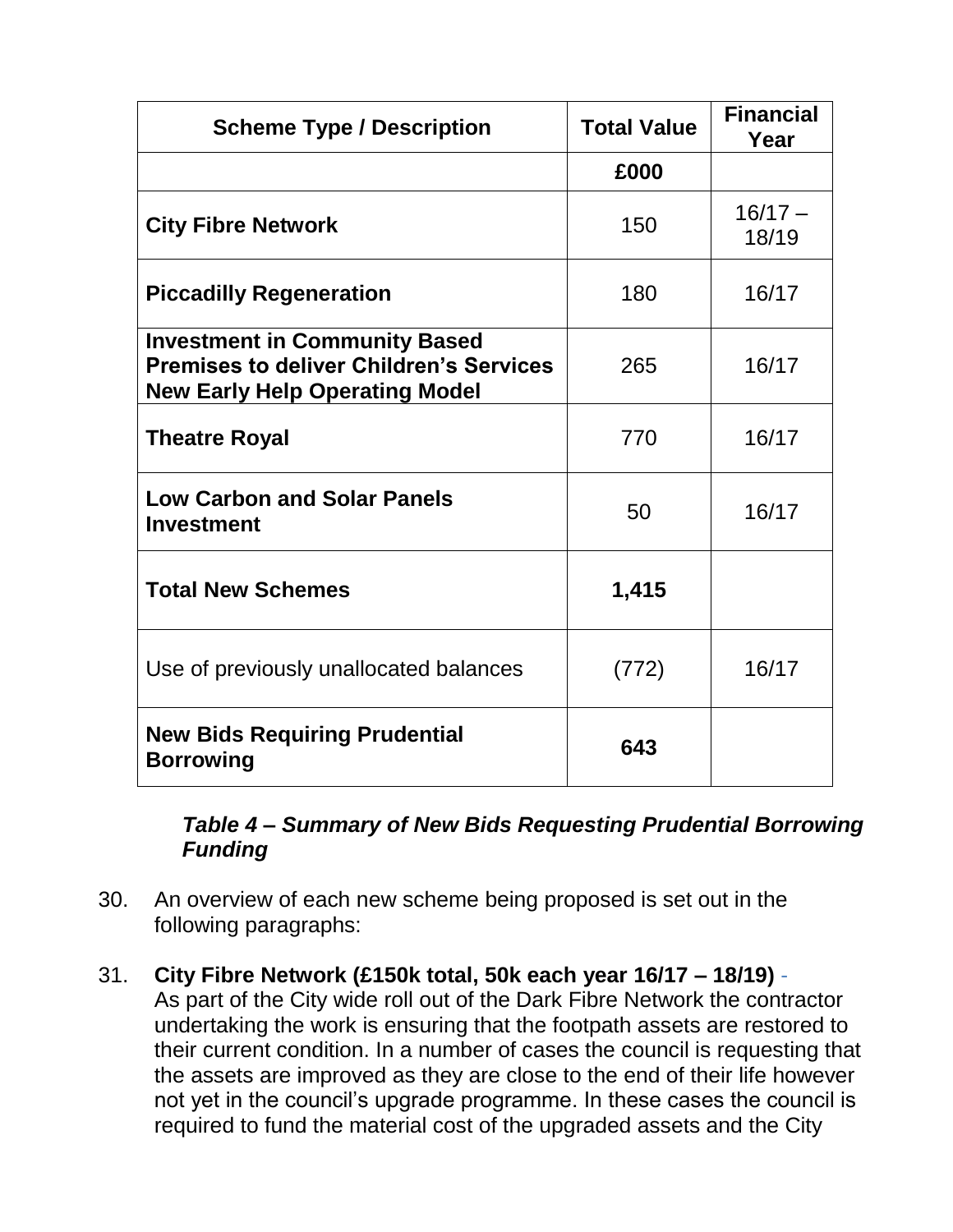Fibre contractor will undertake the work. The anticipated cost of the materials over the next three years is £50k per annum.

- 32. **Piccadilly Regeneration (£180k in 16/17)** As part of future plans to regenerate the Piccadilly area as part of the Southern Gateway project, the car park at Castle mills will require demolition. The Car park is in poor condition and needs significant repairs. Car parking use is very low at 25% of capacity. The regeneration on the area will subsequently bring either a capital receipt or a revenue income directly from the development of the site, or it may be developed as a multi stores car park to replace the Castle Mills car park and enable development on that site.
- 33. **Investment in Community Based Premises to deliver Children's Services New Early Help Operating Model (£265k in 16/17)** – Capital funding to remodel the delivery of Early Help Children's Services under a new operating model which is currently being developed. This scheme will provide a resource to invest in proposed locality based hubs to accommodate multi-agency teams from the local authority and partners. It will also allow for some remodelling of space at Children's Centres, for example at Haxby Road, to respond to changing needs. Within this amount a balance of £100k has been allocated to further invest in Building Based Provision for Children & Young people's services to be allocated as required.

## 34. **Theatre Royal (£770k in 16/17 –self financing)** – This proposal aims to:

- Vastly improve the quality of experience and comfort levels in the main auditorium
- Create an attractive and inviting public face for the building
- Increase the size, quality and turnover of the front of house operation with an extended foyer area
- Provide new artistic opportunities for communities to animate the Theatre space
- Significantly improve energy efficiency and reduce operating costs
- Increase the size, quality and turnover of the Box Office, catering and commercial operations
- The project was originally projected to require 27 weeks to complete however will now require a minimum of 47 weeks to due to: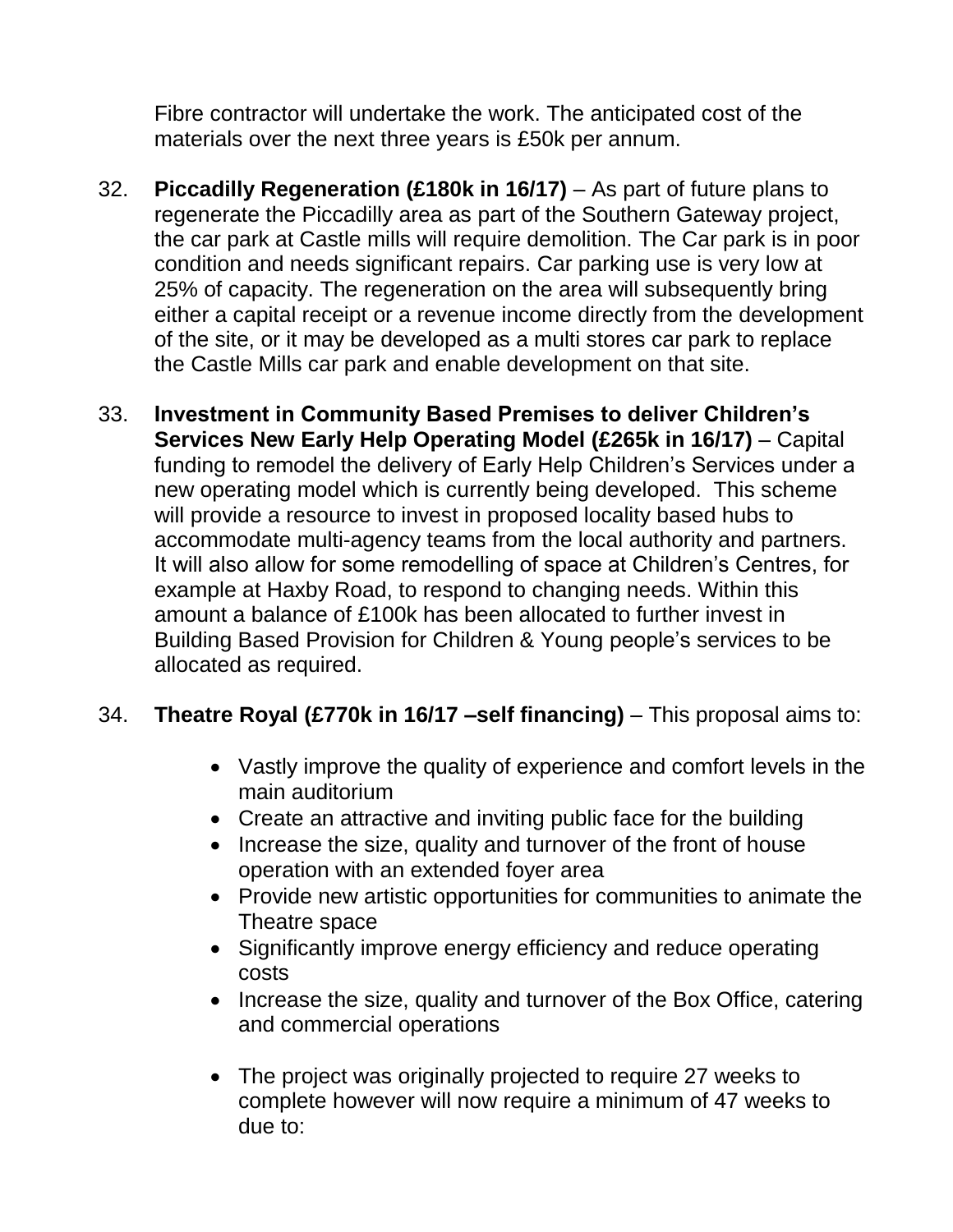- o The discovery of asbestos in the back wall of the stalls.
- o The extensive nature of important archaeology uncovered (foundations of the St Leonard's Hospital thought to have been destroyed in the Victorian period
- o Significant complications arising from working with the medieval fabric uncovered during the works
- 35. This capital contribution will enable them to complete the capital project whilst also dealing with some of the revenue implications arising from the additional costs caused by the time delay. This one-off capital contribution will replace the annual revenue grant (£124k) to the Theatre which has been put forward as a proposed saving from 16/17. This scheme will be self financing as the budget is being retained from the current revenue funding given to the theatre of £50k to finance the capital investment.
- 36. **Low Carbon and Solar Panels Investment (£50k in 16/17**) This funding will allow the commission of a report into the options the use of Solar Panels could present to the Council.

#### **New Schemes – Self Financing**

37. In addition to the schemes set out above, one scheme has been proposed as part of this budget process that is self financing and would require no prudential borrowing as it will be funded from the specific reserve set aside for this purpose.

| <b>Scheme Type / Description</b>                | <b>Total Value</b> | <b>Financial Year</b> |  |
|-------------------------------------------------|--------------------|-----------------------|--|
|                                                 | £000               |                       |  |
| <b>Harewood Whin Transfer</b><br><b>Station</b> | 1,000              | 16/17                 |  |
| <b>Total New Schemes</b>                        | 1,000              |                       |  |

*Table 5 – Summary of New schemes that are self financing*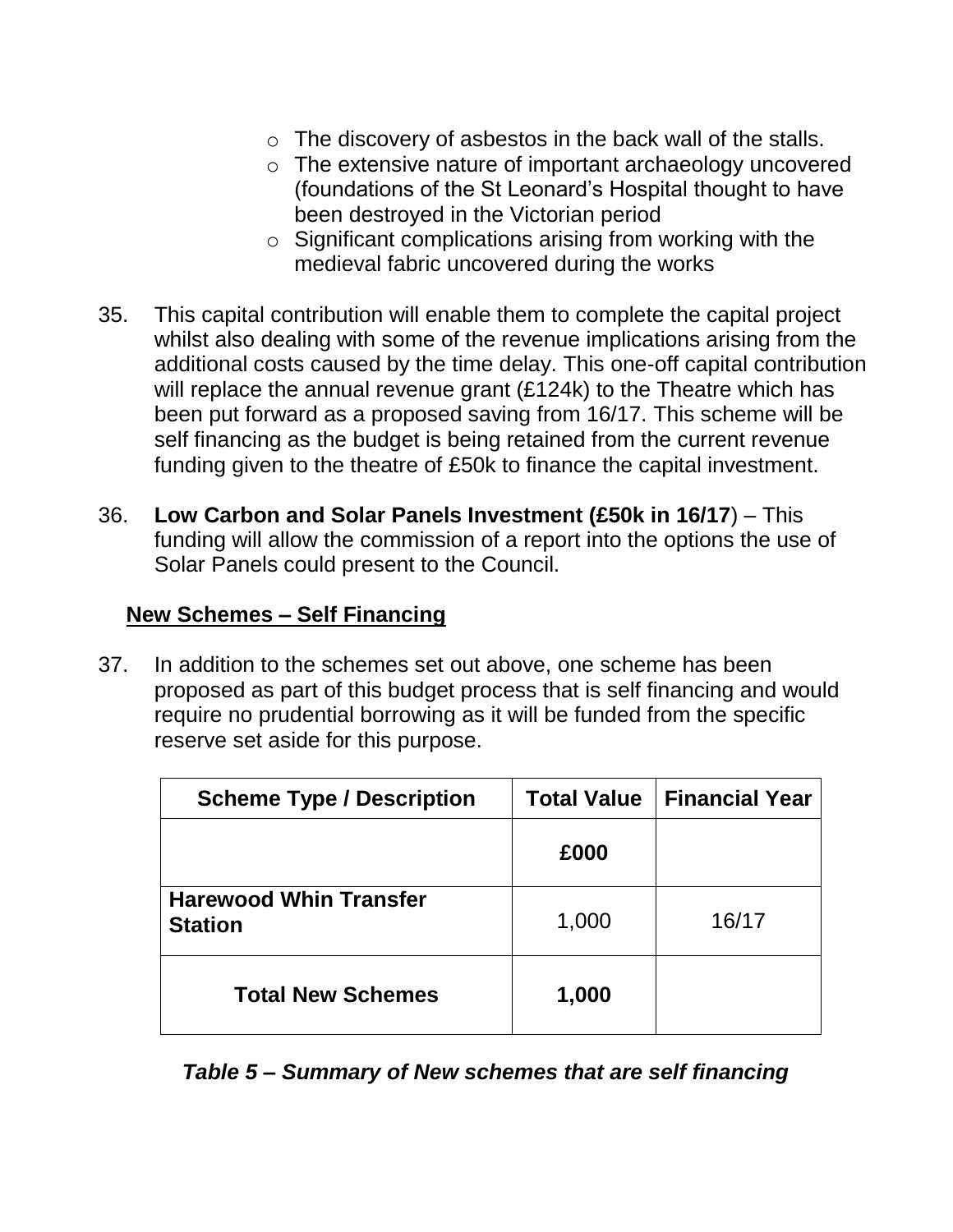38. **Harewood Whin Transfer Station (£1.000m in 16/17 – self financing) –** The provision of a waste transfer station at Harewood Whin. The transfer station will allow the temporary deposition of waste before being transported in larger vehicles to the Allerton Waste Recovery facility thus requiring fewer vehicle movements. The final cost and funding will be dependent on discussions with Yorwaste regarding the businesses need for a Transfer Station on the Harewood Whin site. The costs relating to the building and operation of the transfer station have been modelled into the Long Term Waste Procurement. The scheme will be funded from the specific reserve set aside for this purpose therefore no prudential borrowing would be required to fund this proposal.

## **Additional Schemes - Externally Funded + HRA Funded**

39. In addition to those schemes set out in tables 2 and 3, schemes that are fully externally funded are proposed as part of this budget process. This table shows the level of external funding that is increasing existing schemes and which year the change takes effect in:

| <b>Scheme Type / Description</b>                                    | <b>External</b><br><b>Funding</b><br><b>Value</b> | <b>Financial</b><br>Year |
|---------------------------------------------------------------------|---------------------------------------------------|--------------------------|
|                                                                     | £000                                              |                          |
| <b>Existing General Fund Schemes</b><br><b>New External Funding</b> |                                                   |                          |
| Highways Resurfacing &<br>Reconstruction                            | 1,827                                             | 20/21                    |
| Local Transport Plan - Integrated<br>Transport                      | 1,570                                             | 20/21                    |
| <b>Disabled Facilities Grant</b>                                    | 1,400                                             | 20/21                    |
| <b>NDS Devolved Capital</b>                                         | 431                                               | 20/21                    |
| <b>DfE</b> Maintenance                                              | 2,400                                             | 20/21                    |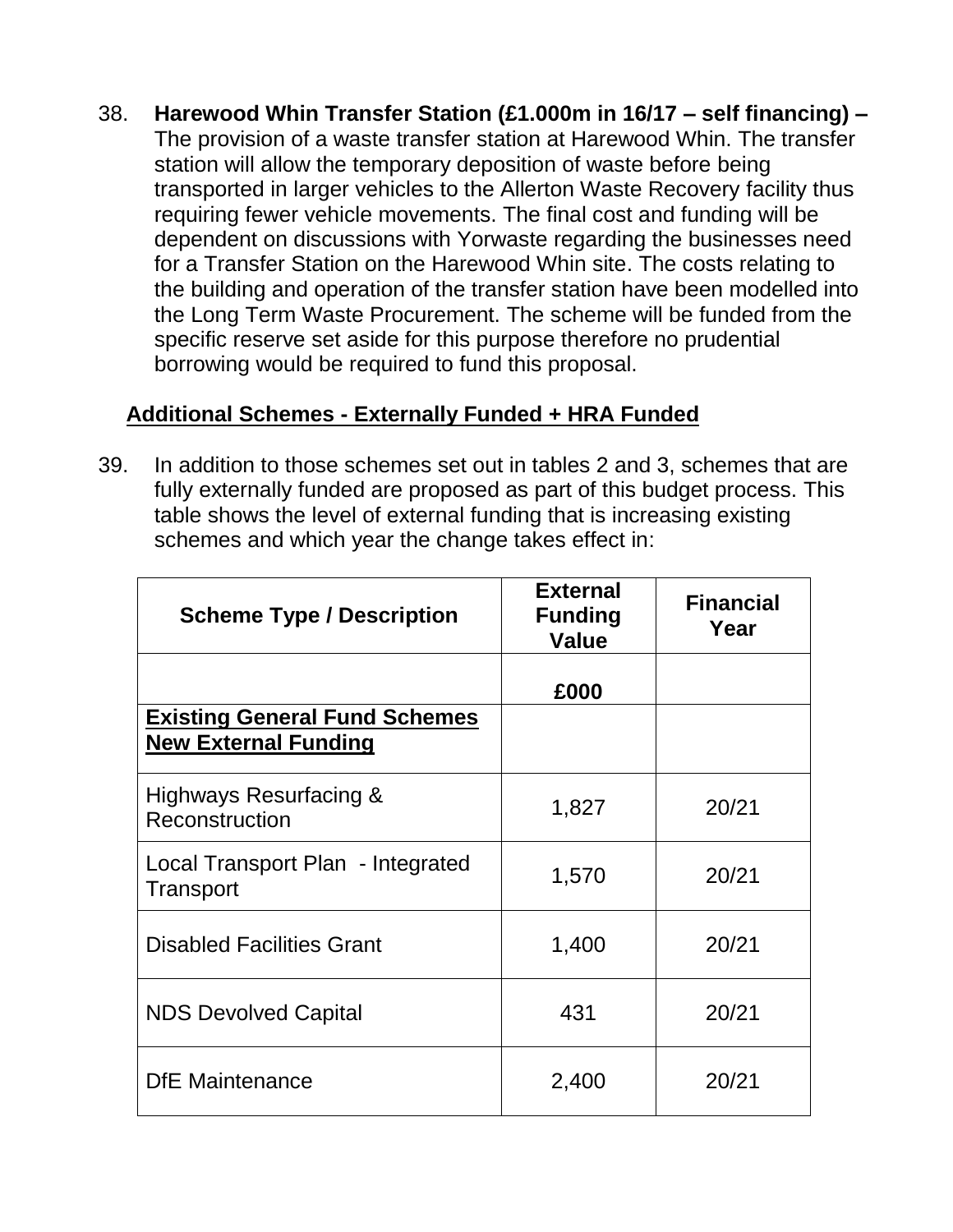| l Basic Need                                                              | 2.250 | 20/21 |
|---------------------------------------------------------------------------|-------|-------|
| <b>Total Existing General Fund</b><br><b>Schemes New External Funding</b> | 9,878 |       |

## *Table 6 – Summary of New External Funding*

- 40. An overview of the new schemes being proposed is set out in the following paragraphs:
- 41. **Highways Resurfacing & Reconstruction (£1.827m)** indicative funding settlement in 20/21
- 42. **Local Transport Plan – Integrated Transport (£1.570m)** –indicative funding in 20/21
- 43. **Disabled Facilities Grant (£1.400m) -** indicative funding settlement.
- 44. **New Deals for Schools Devolved Capital (£431k)** projected funding settlement for 20/21.
- 45. **DfE Maintenance (£2.400m)** projected funding settlement covering for 20/21
- 46. **Basic Need (£2.250m) -** projected funding settlement for 20/21.
- 47. The **Housing Revenue Account** (HRA) Business plan 2015 to 2045 report, as included elsewhere on this agenda, contains an overview of the HRA Business plan for the next 30 years and provides detail of the key priorities for the next five years, including the use of the investment fund to support the delivery of more affordable new homes. Table 7 updates the capital investment strategy and shows the overall movement (growth) against the existing approved expenditure plans.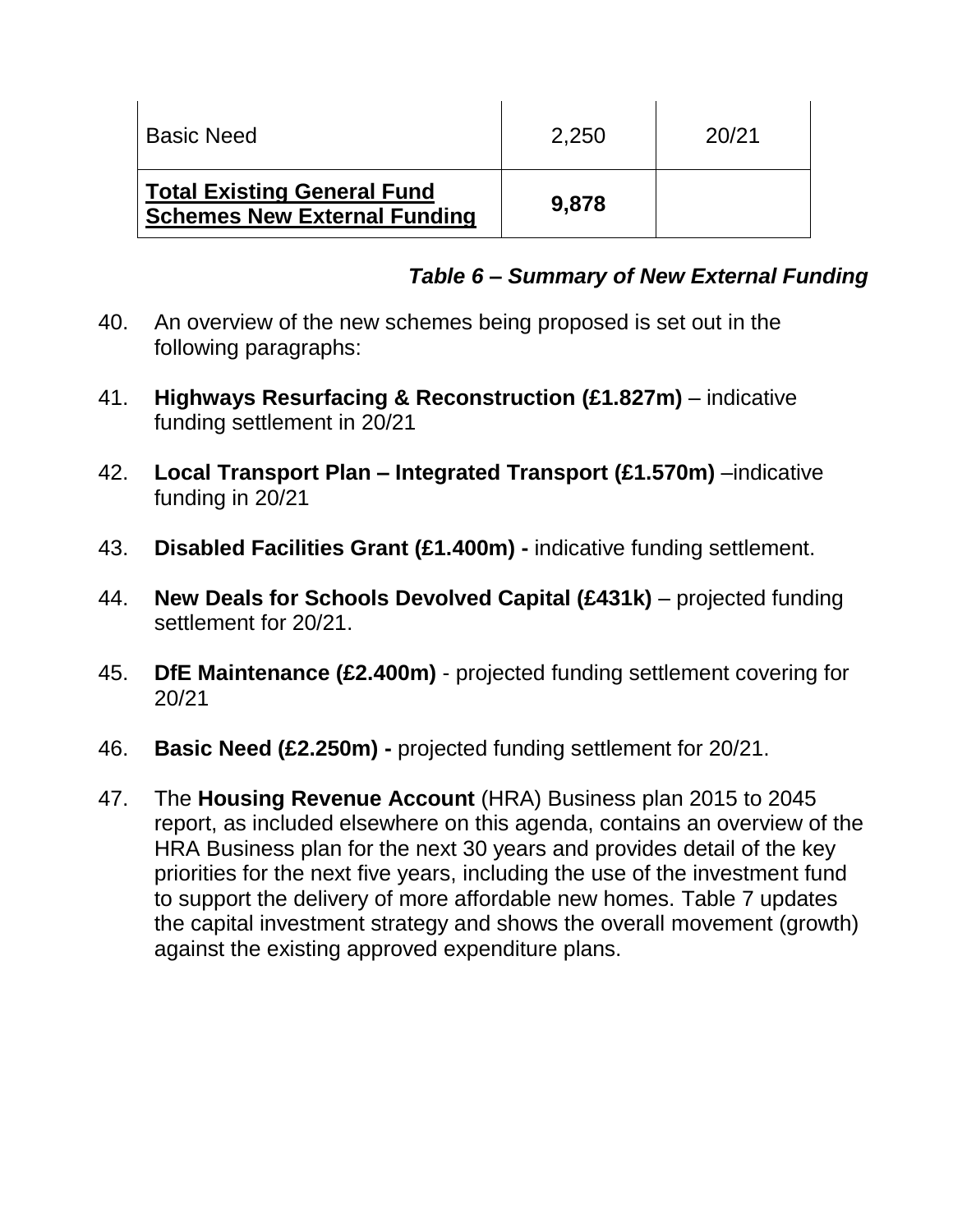| <b>Scheme Type / Description</b>                 | <b>Total</b><br><b>Scheme</b><br><b>Value</b> | <b>HRA/</b><br><b>Reserve</b><br><b>Funding</b><br><b>Value</b> | <b>Financial</b><br>Year |
|--------------------------------------------------|-----------------------------------------------|-----------------------------------------------------------------|--------------------------|
|                                                  | £000                                          | £000                                                            |                          |
| <b>New Investment for the HRA</b>                |                                               |                                                                 |                          |
| <b>Major Repairs Allowance</b><br><b>Schemes</b> | 7,371                                         | 7,371                                                           | $16/17 -$<br>20/21       |
| <b>Modernisation of Local Authority</b><br>Homes | 1,307                                         | 1,307                                                           | $16/17 -$<br>20/21       |
| <b>Extension to Glen Lodge</b>                   | 4,151                                         | 4,151                                                           | 16/17                    |
| Assistance to Older and Disabled<br>People       | 523                                           | 523                                                             | $17/18 -$<br>20/21       |
| <b>Water Mains Upgrades</b>                      | (1,643)                                       | (1,643)                                                         | $16/17 -$<br>20/21       |
| <b>IT Infrastructure</b>                         | 300                                           | 300                                                             | 20/21                    |
| <b>New Investment for the HRA</b><br>Total       | 12,009                                        | 12,009                                                          |                          |

#### *Table 7 – Summary of HRA investment*

- 48. The key investment areas are shown in table 5 and shows new investment of over £12.009m that will see key schemes delivered including:
	- **Major Repairs Allowance (£7.371m in total 16/17 – 20/21) –** This continued investment in improvement schemes will ensure the housing stock continues to meet modern facilities and standards including legislative requirements that provide homes that exceed customer expectations. A breakdown of some of the key schemes types planned in 16/17 is provided below: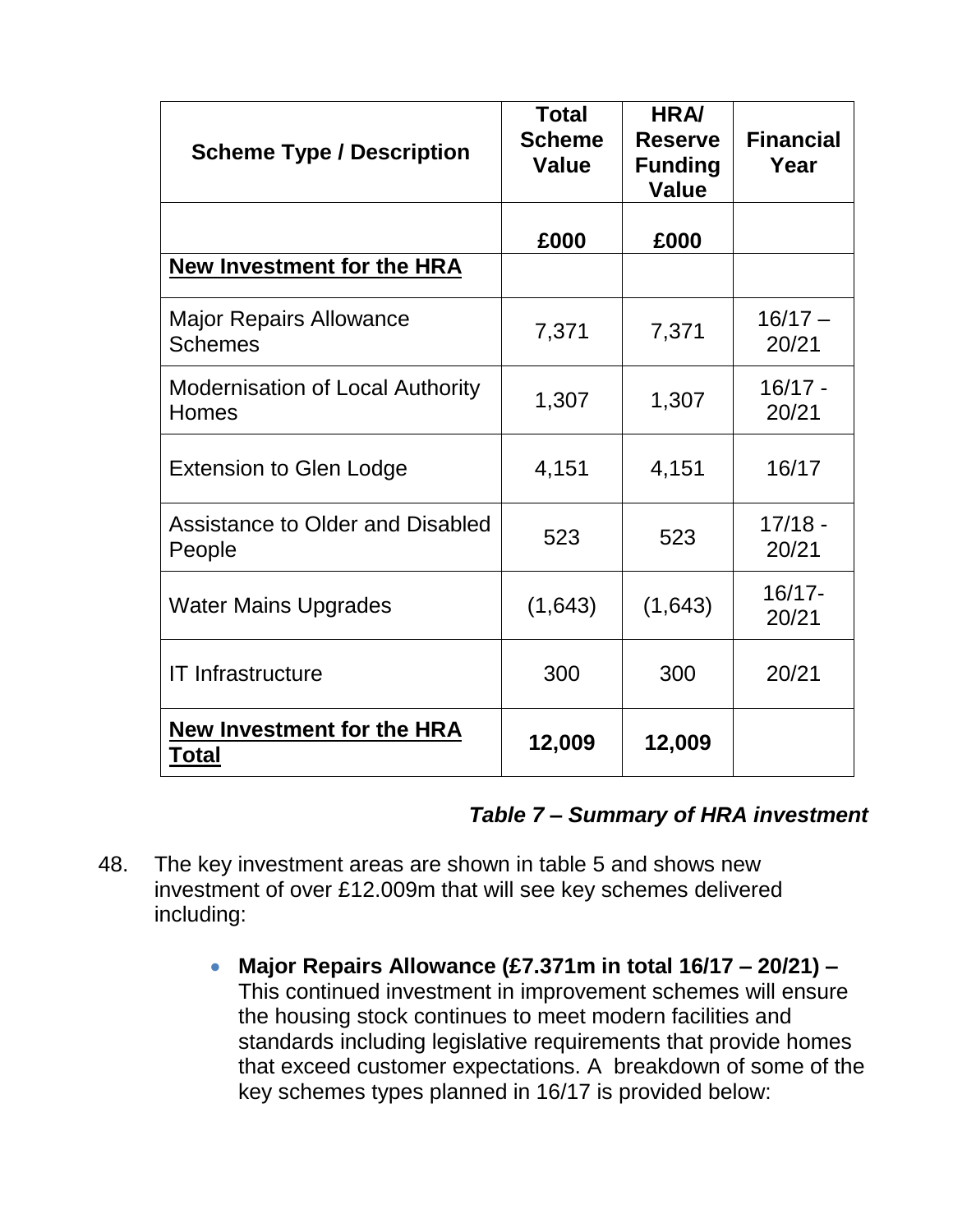|                             | 2016/17<br>budget<br>£'000 | <b>Description of works</b>                                                 |
|-----------------------------|----------------------------|-----------------------------------------------------------------------------|
| <b>Tenants</b><br>Choice    | 2,934                      | Replacement kitchen, bathroom and rewire to<br>220 properties per year      |
| Heating/Boilers   1,365     |                            | Replacement boiler and central heating system<br>to 650 properties per year |
| Roof<br><b>Replacements</b> | 300                        | Replacement roofs to 100 properties per year                                |

### *Table 8 – Breakdown of MRA scheme types*

- **Modernisation of Local Authority Homes (£1.307m in total 16/17 – 20/21) –** This will see investment in improvement schemes such as damp remediation works, asbestos removal and communal area improvements and health and safety works at sheltered schemes that will ensure the housing stock continues to meet modern facilities and standards including legislative requirements that provide homes that exceed customer expectations.
- **Extension to Glen Lodge (£4.151m in 16/17**) This will ensure 27 additional homes can be added to the Glen Lodge Extra Care facility, providing safe and secure accommodation for older people including those with complex needs and dementia. Further details are provided in Executive report "Older Persons' Accommodation Programme: The Business Case" agreed by Executive on 30th July 2015.
- **Assistance to Older and Disabled People (£523k 17/18 – 20/21)** – This will see continued investment in improvement schemes including adaptions to properties following needs assessments
- **Water Mains Upgrade (Reduction of - £1.643m in total 16/17- 20/21**) - Initial feasibility work for this project has revealed that work is likely to need to be phased over a longer period than originally planned and therefore the expenditure over the next fixe years has reduced as total anticipated timescales have increased.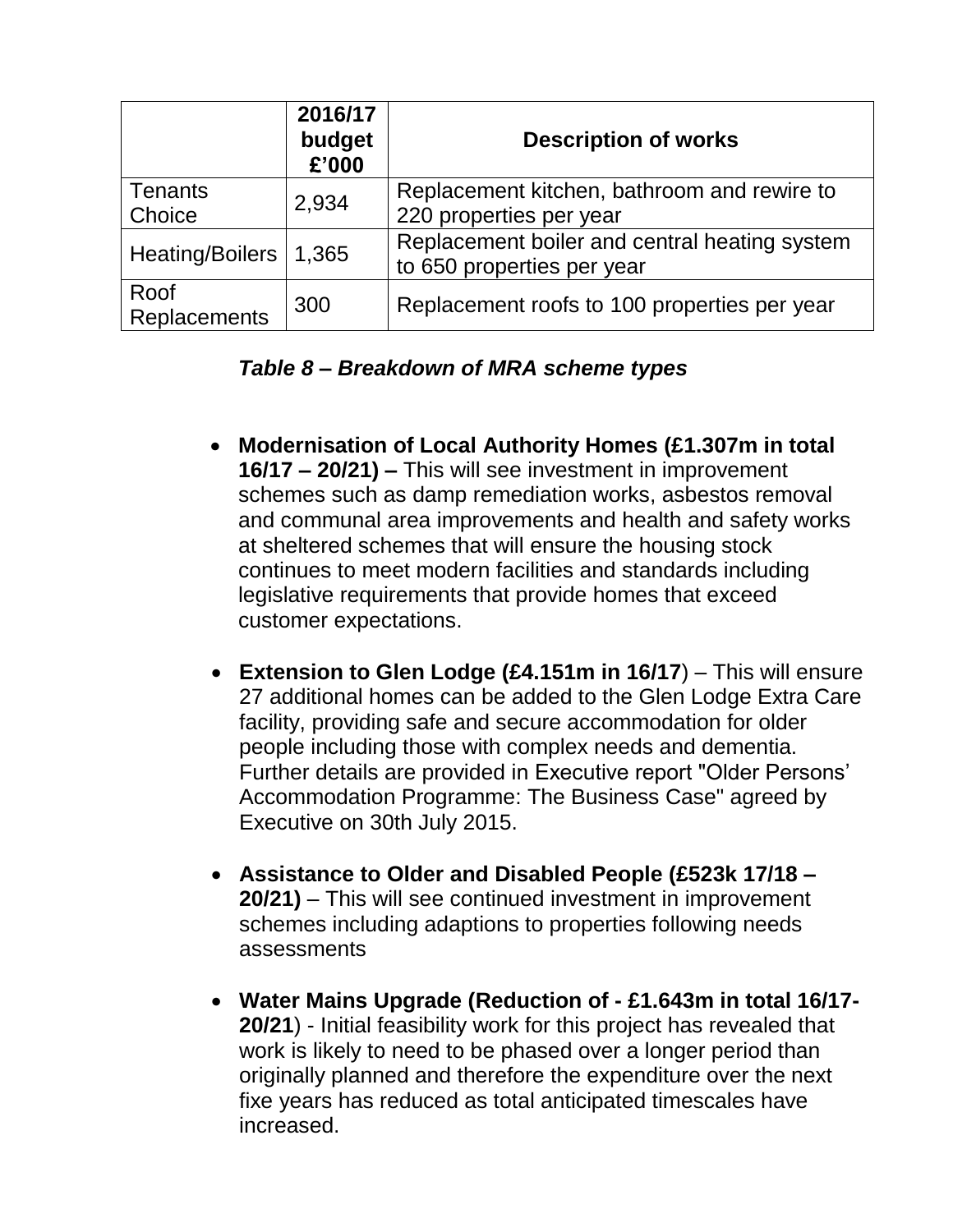- **IT Infrastructure (£300k in 20/21)**  this investment will ensure improvements can continue to be delivered to Housing ICT Infrastructure, including improvements in the following areas:
	- Better, more responsive customer service
	- Improved flexibility with access to services via self service (customers and staff)
	- Efficiencies by customers raising their own repairs/enquiries
	- Improved accuracy for reporting purposes, particularly financial
	- Efficiencies gained by automating inputting into different systems
	- Removal of unsupported access databases and replacement with modules that are suitable for the task needed
	- Transparent recharge process that further supports debt recovery but using minimal staff input into different systems and spreadsheets
	- Automated billing of materials to individual jobs and consolidated invoices, less duplication and more accuracy and interrogation.
	- Roll out of mobile working across the department

All IT investment plans will subject to the approval of the Director of CBSS.

- 49. None of the schemes detailed in table 7 have an impact on prudential borrowing.
- 50. There is also a separate proposal to transfer shops within the Housing Revenue Account to the General Fund - Property assets should be held under the correct statutory power and therefore property should only be held within the HRA that has, or is likely to have, a social housing use. The shops within the HRA are no longer considered to be held for a predominantly housing related purpose and therefore it is appropriate to transfer these assets to the General Fund. The rental income for the shops will therefore become an income stream for the General Fund as included in the revenue budget savings proposals elsewhere on this agenda. Members are asked to approve this transfer as part of this report.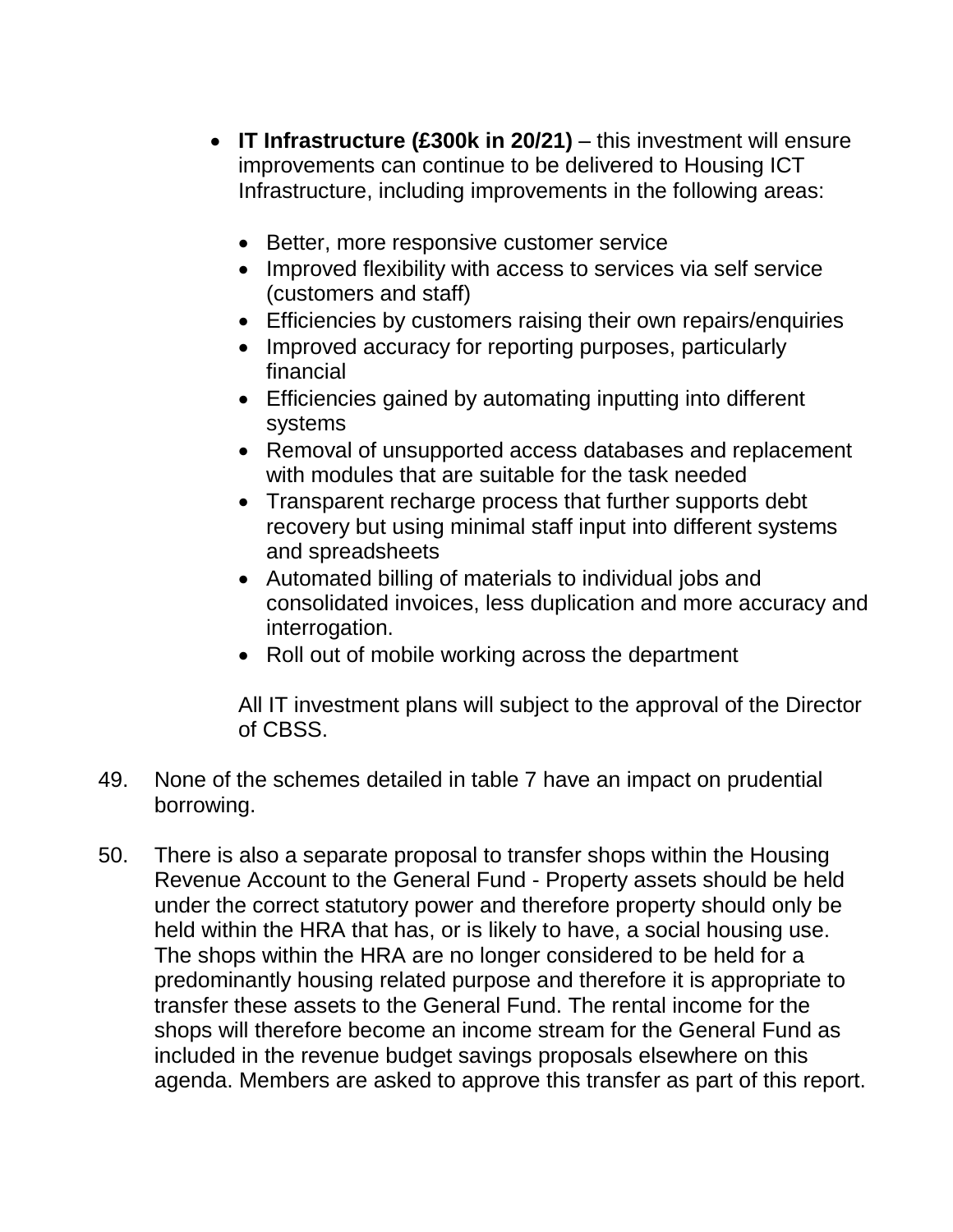51. The previously unallocated balance of £772k in 16/17 as referenced in the Capital Monitor 3 report on this Agenda has been used to assist in funding new Capital Schemes, thereby reducing the additional borrowing consequences of the new proposals detailed in this report.

## **Funding Position – CYC Prudential Borrowing**

52. The budget proposals in terms of CYC prudential borrowing adds to existing rolling programme schemes totalling £4.921m (of which £4.921m impacts Council Tax) and adds new schemes totalling £1.415m (of which the £645k impact on Council Tax is mitigated by the use of previously unallocated balances). This results in a total increase in the level of debt (the underlying need to borrow for capital investment purposes only) of £5.564 over the 5 year programme, with schemes to the value of £4.794 impacting on Council Tax. Table 9 shows the financial impact on a year by year basis and over the 5 year period.

|                     | 16/17   | 17/18    | 18/19    | 19/20    | 20/21    | Total   |
|---------------------|---------|----------|----------|----------|----------|---------|
|                     | £m      | £m       | £m       | £m       | £m       | £m      |
| Rolling             | 1.256   | 0        | 0        | 0        | 3.665    | 4.921   |
| Programme           |         |          |          |          |          |         |
| <b>New</b>          | 1.315   | 0.050    | 0.050    | $\Omega$ | $\Omega$ | 1.415   |
| <b>Schemes</b>      |         |          |          |          |          |         |
| <b>Gross Total</b>  | 2.571   | 0.050    | 0.050    | $\bf{0}$ | 3.665    | 6.336   |
| <b>Increase</b>     |         |          |          |          |          |         |
| Funded by           | (0.772) | $\Omega$ | $\Omega$ | 0        | $\Omega$ | (0.772) |
| use of              |         |          |          |          |          |         |
| unallocated         |         |          |          |          |          |         |
| balances            |         |          |          |          |          |         |
| <b>Net Increase</b> | 1.799   | 0.050    | 0.050    | 0        | 3.665    | 5.564   |
| in PB               |         |          |          |          |          |         |

## *Table 9 – Net Funding Position of Prudential Borrowing Schemes*

53. The revenue costs of the new schemes funded by prudential borrowing totals c £445k over the 5 year budget period set out, including c. £144k in 2016/17. These costs will be reflected through the Treasury Management budget.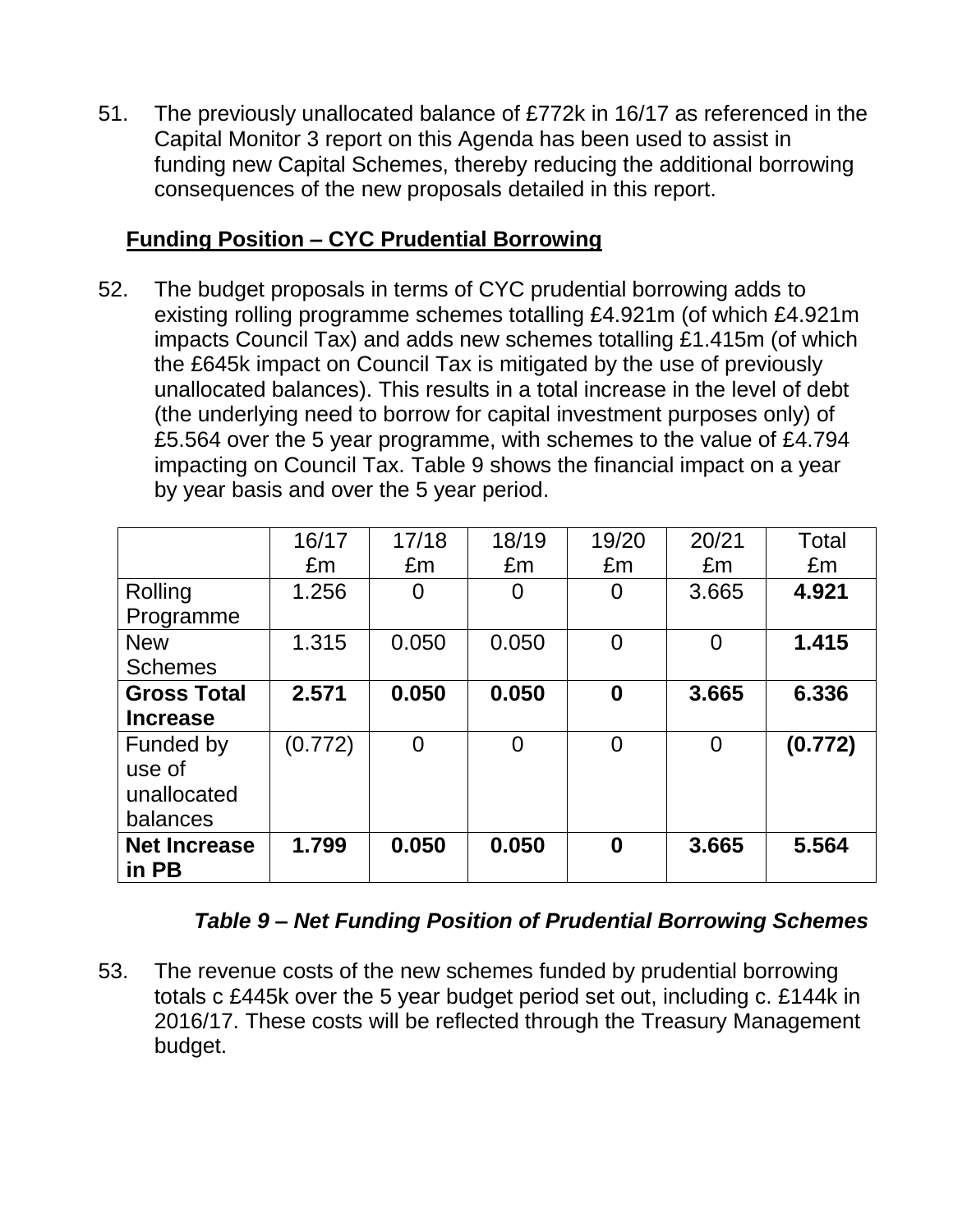## **Summary of Analysis**

54. This table summarises the additions and amendments made as part of this report (outside of re-profiling) split by rolling programme schemes and new schemes (by funding type) showing total new Capital schemes of **£29.223m** resulting in an overall increase in the capital programme of **£28.451m.**

|                       | 16/17          | 17/18          | 18/19          | 19/20          | 20/21          | <b>Total</b> |
|-----------------------|----------------|----------------|----------------|----------------|----------------|--------------|
|                       | £m             | £m             | £m             | £m             | £m             | £m           |
| 1) Rolling            | 1.256          | $\Omega$       | $\overline{0}$ | $\Omega$       | 3.665          | 4.921        |
| Programme             |                |                |                |                |                |              |
| <b>Schemes Funded</b> |                |                |                |                |                |              |
| by CYC Pru Brrow      |                |                |                |                |                |              |
| (table 3)             |                |                |                |                |                |              |
| 2) Existing           | $\overline{0}$ | $\overline{0}$ | $\overline{0}$ | $\overline{0}$ | 9.878          | 9.878        |
| <b>Schemes Funded</b> |                |                |                |                |                |              |
| <b>Externally by</b>  |                |                |                |                |                |              |
| <b>External Grant</b> |                |                |                |                |                |              |
| (table 6)             |                |                |                |                |                |              |
| 3) New CYC            | 0.543          | 0.050          | 0.050          | $\overline{0}$ | $\overline{0}$ | 0.643        |
| <b>Schemes Funded</b> |                |                |                |                |                |              |
| by CYC Pru Brrw       |                |                |                |                |                |              |
| (table 4)             |                |                |                |                |                |              |
| 5) New CYC            | 1.000          | $\overline{0}$ | $\overline{0}$ | $\Omega$       | $\overline{0}$ | 1.000        |
| <b>Schemes Self</b>   |                |                |                |                |                |              |
| Funding (table 5)     |                |                |                |                |                |              |
| 6) HRA Schemes        | 3.654          | (0.296)        | 1.075          | (0.411)        | 7.987          | 12.009       |
| (table 7) Funded      |                |                |                |                |                |              |
| by HRA                |                |                |                |                |                |              |
| <b>Total Net</b>      | 6.453          | (0.246)        | 1.125          | (0.411)        | 21.530         | 28.451       |
| Increase to           |                |                |                |                |                |              |
| <b>Capital</b>        |                |                |                |                |                |              |
| Programme             |                |                |                |                |                |              |
| <b>New CYC</b>        | 0.772          | $\overline{0}$ | $\overline{0}$ | $\overline{0}$ | $\overline{0}$ | 0.772        |
| Schemes –             |                |                |                |                |                |              |
| Funded by use of      |                |                |                |                |                |              |
| previously            |                |                |                |                |                |              |
| unallocated           |                |                |                |                |                |              |
| balances              |                |                |                |                |                |              |
| (table 4)             |                |                |                |                |                |              |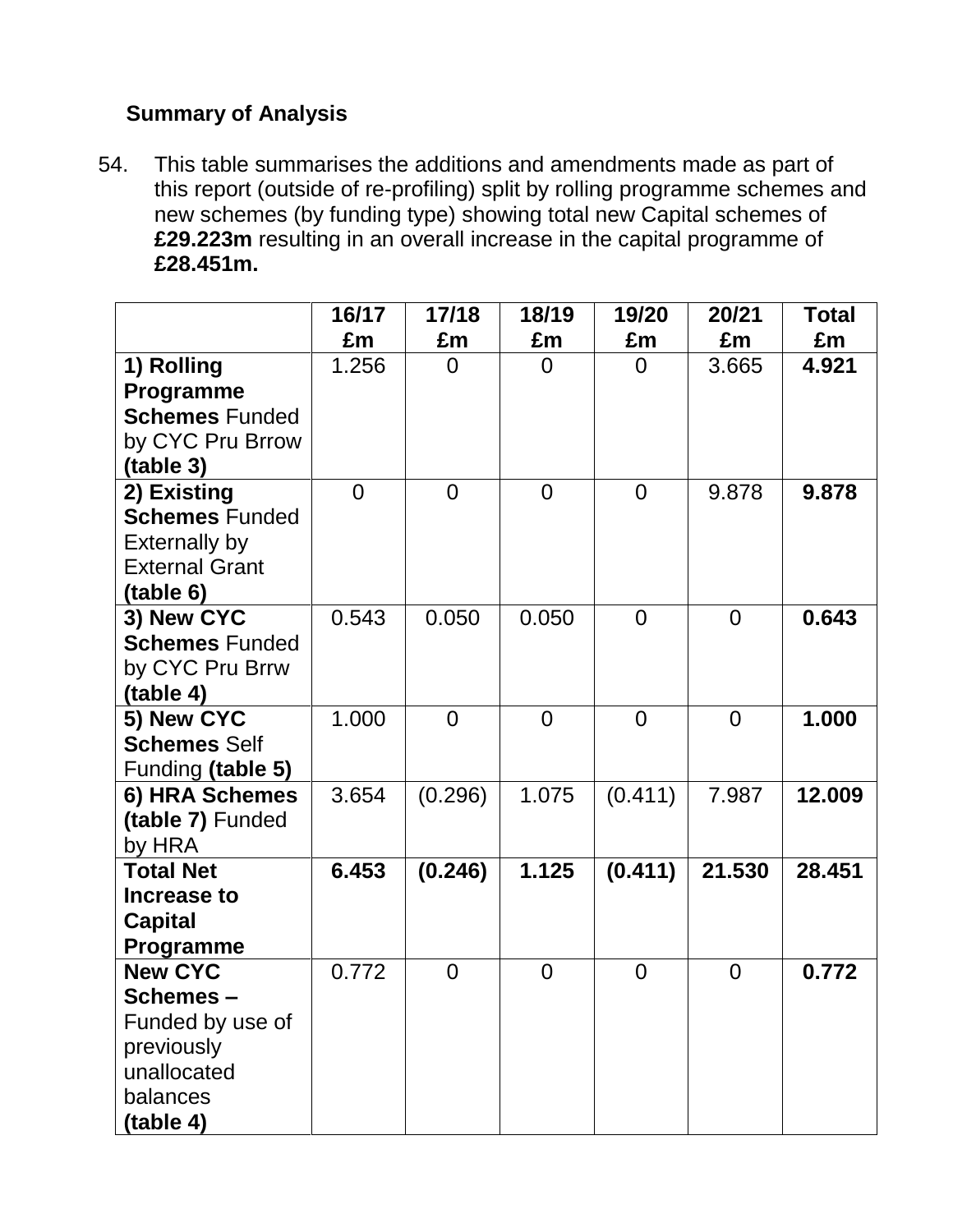| <b>Total New</b> | $7.225$ $(0.246)$ $1.125$ $(0.411)$ $21.530$ $29.223$ |  |  |
|------------------|-------------------------------------------------------|--|--|
| <b>Schemes</b>   |                                                       |  |  |

## *Table 10 – Summary of Expenditure and Funding Movements 16/17 – 20/21*

- 55. The overall funding position will continue to be reviewed on an annual basis and the capital receipts will continue to be tightly monitored to update the latest position to ensure the programme remains affordable. The proposal to use prudential borrowing to fund the new schemes is made on the assumption that over the medium term the current level of required receipts are achieved. Clearly if the projected level of receipts is not achieved action will be required to overcome the resulting funding shortfall. This action could take the form of either increasing revenue contributions or increasing the level of prudential borrowing whilst ensuring affordability to meet any capital receipts shortfall, or reducing the capital programme schemes funded by capital receipts. The ability to contribute revenue funds to support prudential borrowing over and above the level currently being proposed as part of this report would have a significant impact on revenue budgets and would potentially place pressure on other Council service areas.
- 56. Although not anticipated, any short term shortfall in funding will be met from prudential borrowing. The revenue implications of any in year shortfall due to timing differences will be borne by the treasury management budget.
- 57. The outcome of the proposals outlined above if accepted are illustrated in the next table which sets out the proposed capital budget for each directorate over the next 5 years and in detail in Annex A.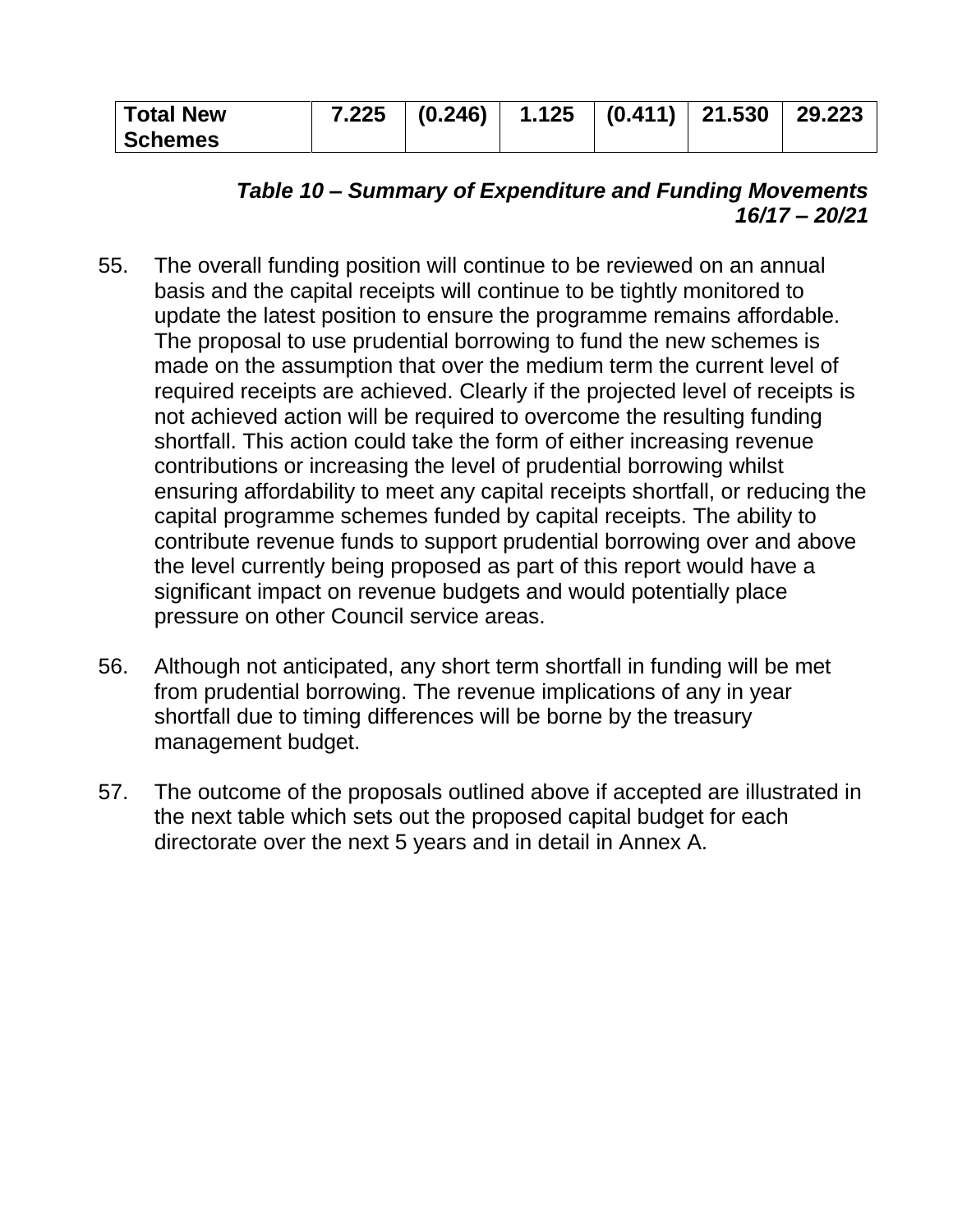| <b>Gross Capital</b><br>Programme                | 2016/17 | 2017/18        | 2018/19        | 2019/20        | 2020/21        | <b>Total</b> |
|--------------------------------------------------|---------|----------------|----------------|----------------|----------------|--------------|
|                                                  | £m      | £m             | £m             | £m             | £m             | £m           |
| Children's Serv.<br>Education&Skills             | 8.077   | 12.710         | 6.368          | 4.267          | 5.081          | 36.503       |
| <b>Adult Services &amp;</b><br><b>Public Hth</b> | 1.156   | 0.967          | 0.915          | 0.565          | 0.565          | 4.168        |
| Communities.<br><b>Culture, Public</b><br>Realm  | 1.946   | $\overline{0}$ | $\overline{0}$ | $\overline{0}$ | $\overline{0}$ | 1.946        |
| Highways and<br>Waste                            | 7.339   | 3.168          | 2.977          | 2.977          | 2.977          | 19.438       |
| Housing and<br>Community<br><b>Safety</b>        | 24.181  | 9.535          | 9.547          | 9.401          | 9.862          | 62.526       |
| Transport                                        | 14.825  | 4.381          | 1.710          | 1.660          | 1.660          | 24.236       |
| Community<br>Stadium                             | 15.714  | $\overline{0}$ | $\overline{0}$ | $\Omega$       | $\Omega$       | 15.714       |
| Asset<br>Management                              | 4.367   | 0.300          | 0.300          | 0.300          | 0.300          | 5.567        |
| IT development<br>plan                           | 2.533   | 2.245          | 2.025          | 1.970          | 1.085          | 9.858        |
| Capital<br>Contingency                           | 0.250   | $\overline{0}$ | $\overline{0}$ | $\overline{0}$ | $\overline{0}$ | 0.250        |
| <b>Total Capital</b><br>Programme                | 80.388  | 33.306         | 23.842         | 21.140         | 21.530         | 180.206      |

## **Future Considerations**

58. **City Walls** – Monitoring of the City Walls has identified 10 locations where urgent repair and restoration works are required to be carried out outside of the routine maintenance planned due to significant structural failing. If the work is not carried out then areas of the walls may have to be closed. A programme of additional repairs will therefore be required over 5 years which will have significant capital implications. This programme will be subject to a more detailed report in 2016 and presented to members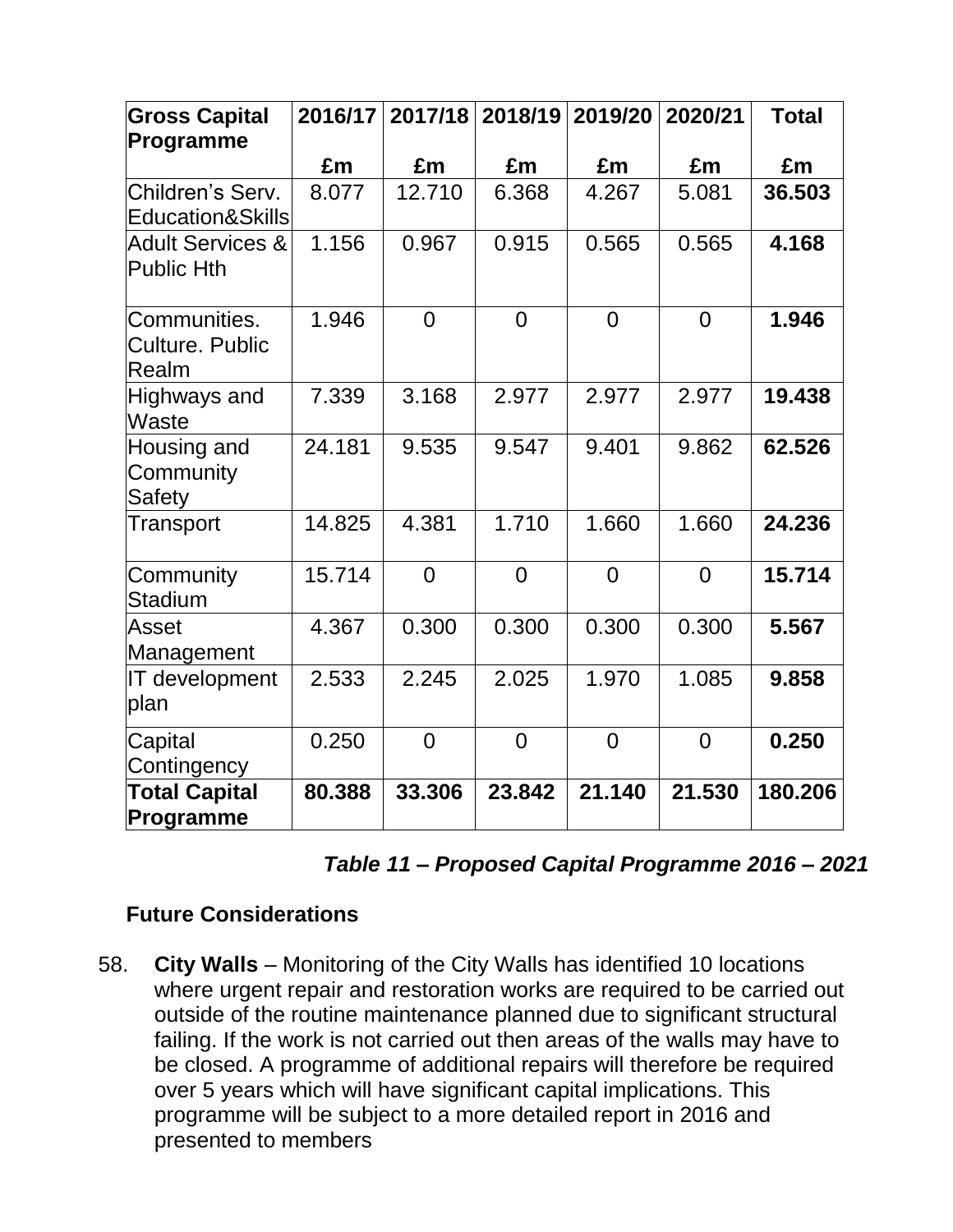- 59. **LED Street Lighting –** A business plan has been developed to replace the remaining street lighting lantern stock with approximately 8098 LED equivalents. The scheme will reduce carbon emissions substantially and contribute to the corporate targets in this area. It is intended that this will take place over 7 years, and whilst there will be an annual budget saving on completion due to reduced repairs and maintenance, there will be significant capital implications to support this scheme for members to consider in the future A detailed report will be brought to Members during 2016 to approve.
- 60. **Street Lighting** Following structural surveys and testing concrete columns with expired useful lives have been identified. Consequently a programme of replacement will be required to remove 6,000 concrete assets and replace with a tubular steel coated column with 40 years life expectancy. The programme is expected to be carried out over the next five financial years to 2021 and would bring significant capital implications. A detailed report will be presented to Members during 2016 for approval.

# **Council Plan**

61. The CRAM process ensures that all bids received for capital funding address the aspirations of the Council Plan with each proposal addressing at least one corporate priority. The capital schemes put forward for consideration are derived from the service and area asset management plans which look at the capital needs and requirements of the service. All schemes that have progressed through for further consideration in this report have demonstrated through the CRAM process that they directly contribute toward the achievement of the Corporate Strategy.

## **Implications**

## **Financial Implications**

62. The financial implications are considered in the main body of the report.

## **Human Resources Implications**

63. There are no HR implications as a result of this report.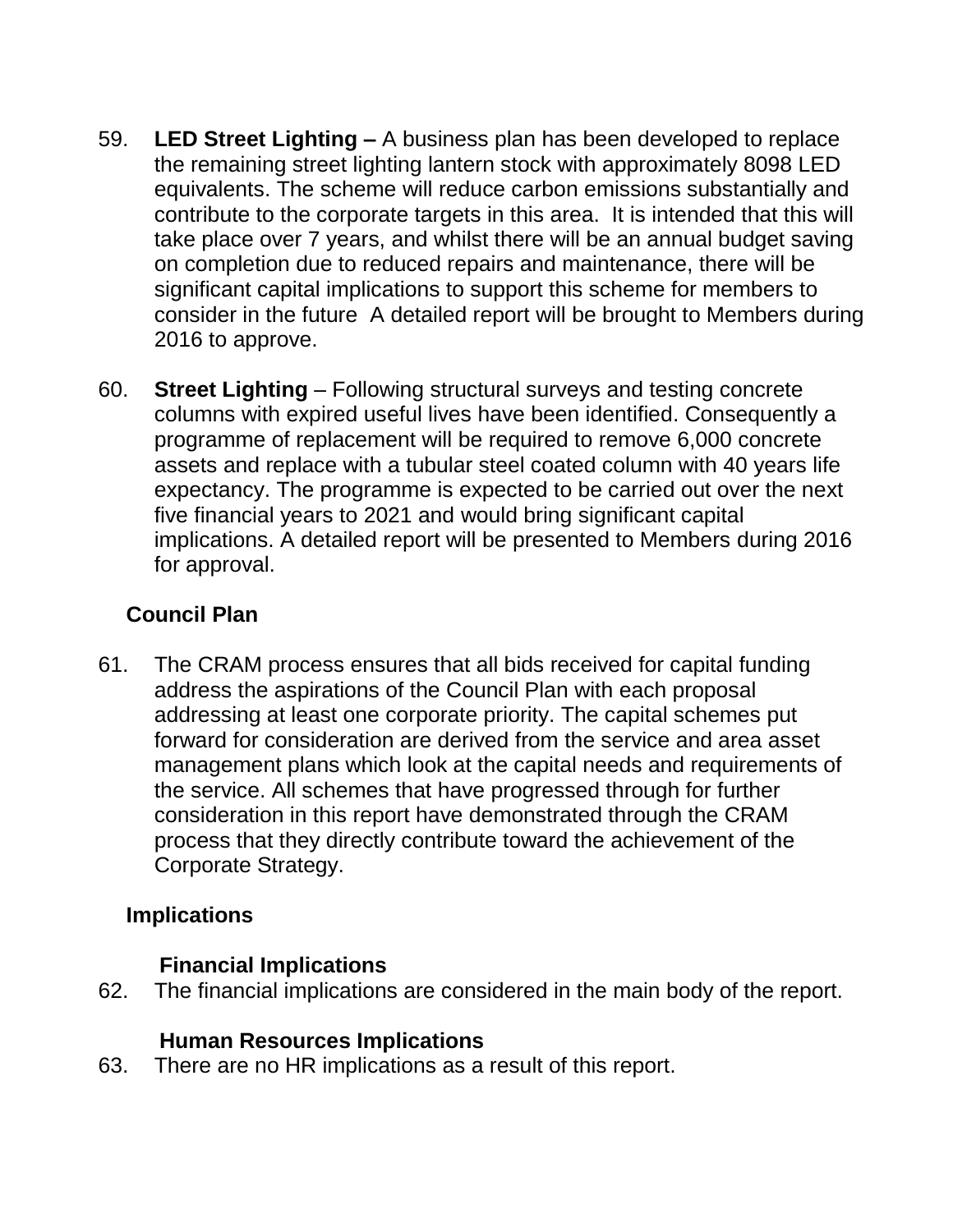# **Equalities Implications**

64. A communities impact assessment (CIA) has been completed on the overall impact of the budget proposals and this is available as an annex to the Financial Strategy report elsewhere on this agenda. This assessment has been developed as a result of individual impact assessments for services which are undergoing changes. The impact assessment examines the benefits of recommended growth and capital investment alongside the risks associated with any savings proposals to ensure any negative impact for a particular group, sector or community is eliminated or counterbalanced. Where a screening of the potential implications has identified it appropriate, a full CIA will be completed for individual proposals. In addition, all capital schemes have considered any potential equalities implications prior to being included in this report.

### **Legal Implications**

65. The Council is legally required to set a balanced 3 year capital programme but to assist with Medium Term Financial Planning sets a 5 year programme.

### **Crime and Disorder**

66. There are no crime and disorder implications as a result of this report.

#### **Information Technology**

67. The information technology implications are contained in the main body of this report.

#### **Property**

68. The property implications of this paper are included in the main body of the report which covers the funding of the capital programme from the disposal of Council assets.

#### **Risk Management**

- 69. The risks associated with both the existing and proposed capital programme has been discussed extensively throughout this report.
- 70. This report highlights the challenge presented by the proposed capital programme, which includes a significant level of Council driven schemes. Despite the proposed schemes being funded from revenue contributions the existing approved capital programme still places significant reliance on a small number of high value capital receipts. In addition the recent increase in the size of the programme has meant the Council has to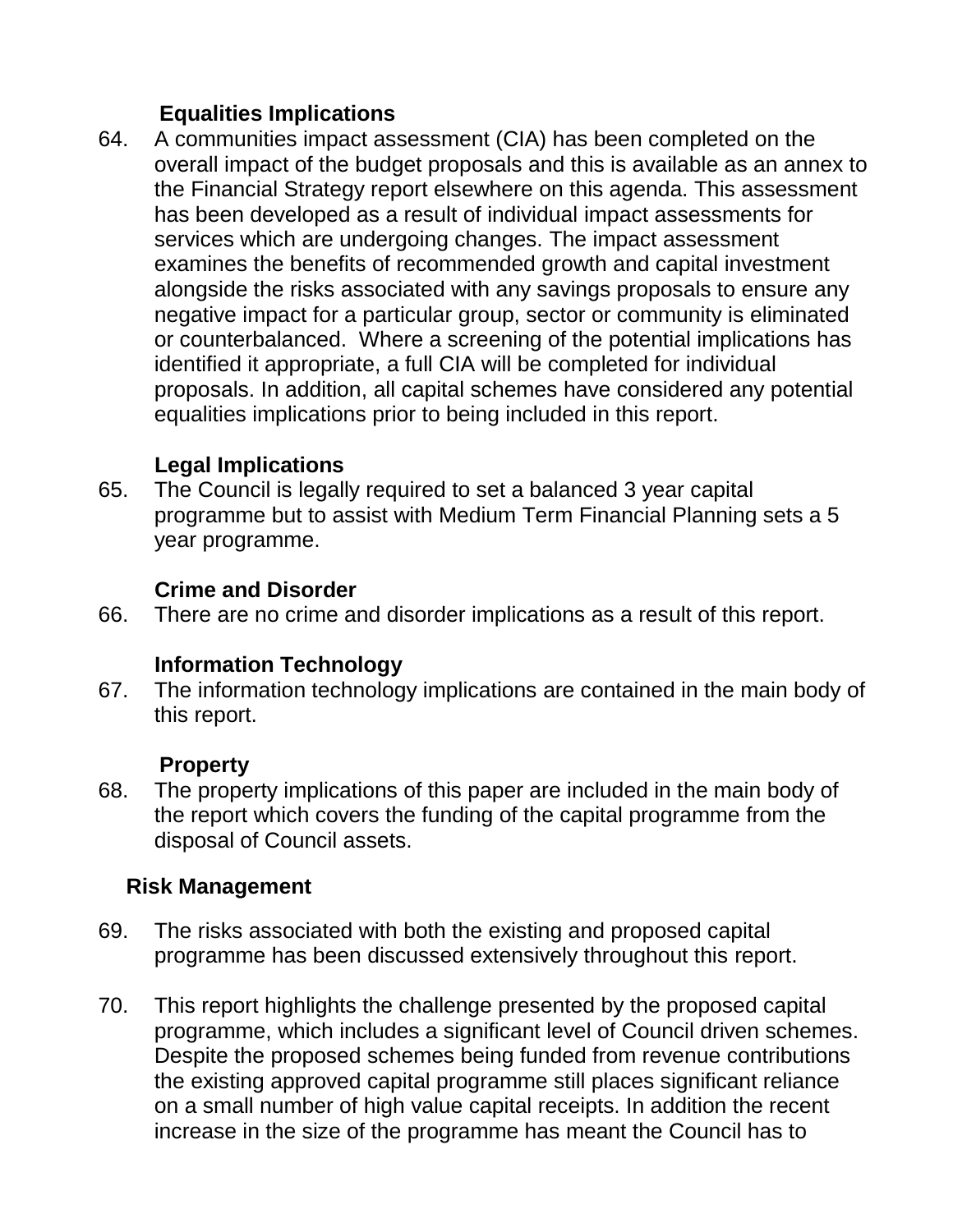ensure that the key skills are in place to allow the programme to be successfully delivered.

71. To mitigate the risks the capital programme is regularly monitored as part of the corporate monitoring process. In addition to this the Capital Asset Board (CAB – the Chief Executive, Director of CBSS, Service Directors and Assistant Directors) meet monthly to plan, monitor and review major capital schemes to ensure that all capital risks to the Council are monitored and where possible minimised. The development of the revised CRAM process and capital strategy has put in place gate keeping controls to ensure that only projects that can be delivered are put forward for approval by the Council.

| <b>Authors:</b>                                                                                                     | <b>Chief Officer Responsible for the</b><br>report:                     |            |             |                     |  |  |
|---------------------------------------------------------------------------------------------------------------------|-------------------------------------------------------------------------|------------|-------------|---------------------|--|--|
| Emma Audrain<br><b>Technical Accountant</b><br><b>Corporate Finance</b><br>01904 551170<br>emma.audrain@york.gov.uk | lan Floyd<br>Director of Customer & Business<br><b>Support Services</b> |            |             |                     |  |  |
| Debbie Mitchell                                                                                                     | <b>Report</b><br><b>Approved</b>                                        | $\sqrt{ }$ | <b>Date</b> | 02 February<br>2016 |  |  |
| <b>Corporate Finance Manager</b><br>01904 554161                                                                    |                                                                         |            |             |                     |  |  |
| <b>Wards Affected: All</b>                                                                                          |                                                                         |            |             |                     |  |  |
| For further information please contact the author of the report                                                     |                                                                         |            |             |                     |  |  |

| <b>Specialist Implications:</b>                |
|------------------------------------------------|
| Legal – Not Applicable                         |
|                                                |
| <b>Property – Not Applicable</b>               |
| <b>Information Technology - Not Applicable</b> |